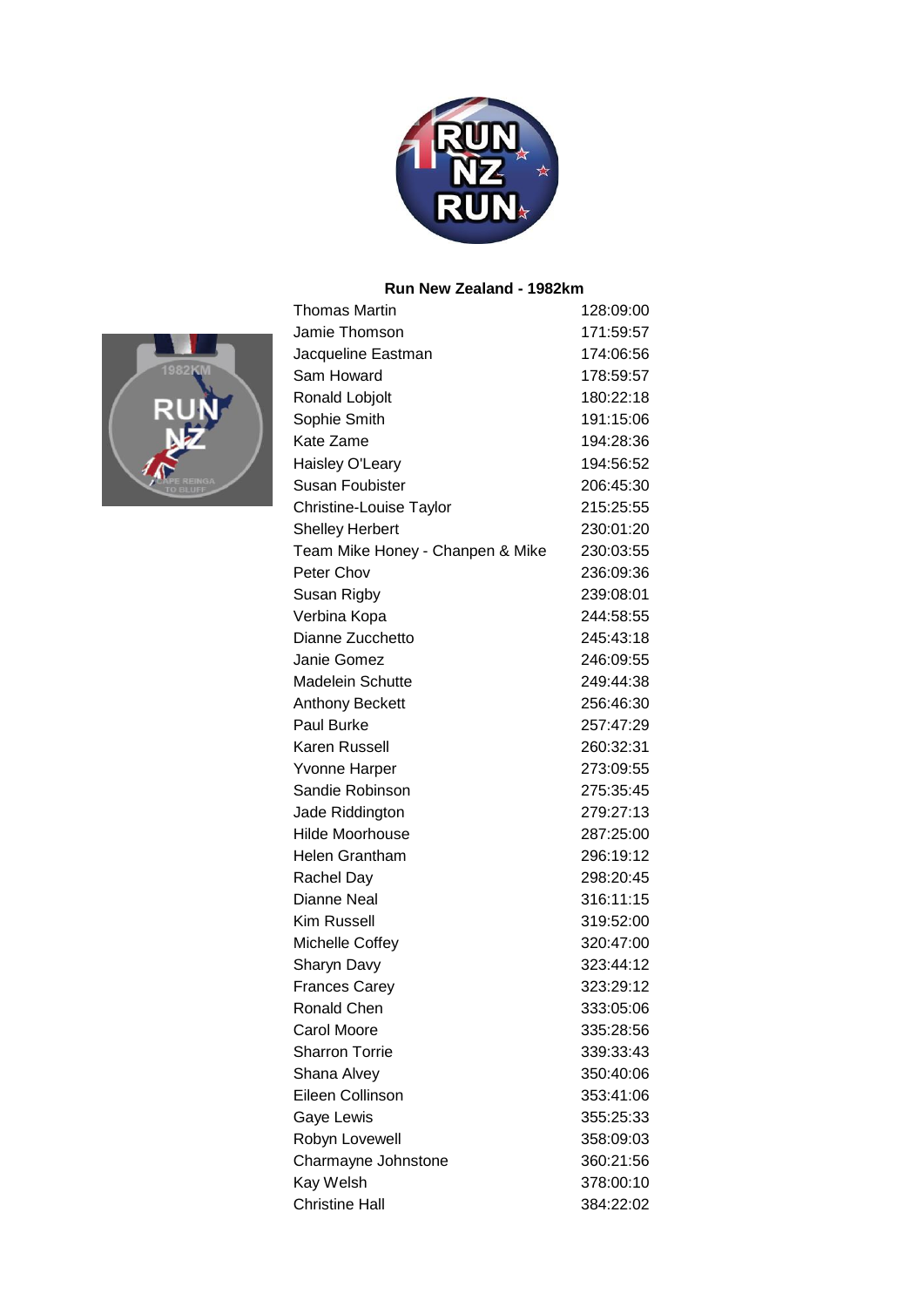| Denise Quinney                  | 385:37:17  |
|---------------------------------|------------|
| Carol James                     | 398:26:43  |
| Heather Keep                    | 420:59:08  |
| Amber Estrada & Bruce Stevenson | 471:21:10  |
| Helen Ouwehand                  | 483:37:46  |
| <b>Ngaire Greenhill</b>         | 792:08:13  |
| Naa Warde                       | 1218:50:00 |
| Rochelle Broxton                | 1455:21:43 |
| Sheryl Thomson                  | No Time    |
| Erin Brunton                    | No Time    |
| Kass Harker                     | No Time    |
| Ange Bellew                     | No Time    |
| Rach Sadler                     | No Time    |
| Lizze Hutchings                 | No Time    |
| Isabel Bekker                   | No Time    |
| Lisa Halsall                    | No Time    |
| Lisa McGrath                    | No Time    |
| Sarah Brady                     | No Time    |
|                                 |            |

### **Run The North Island - 1062km**



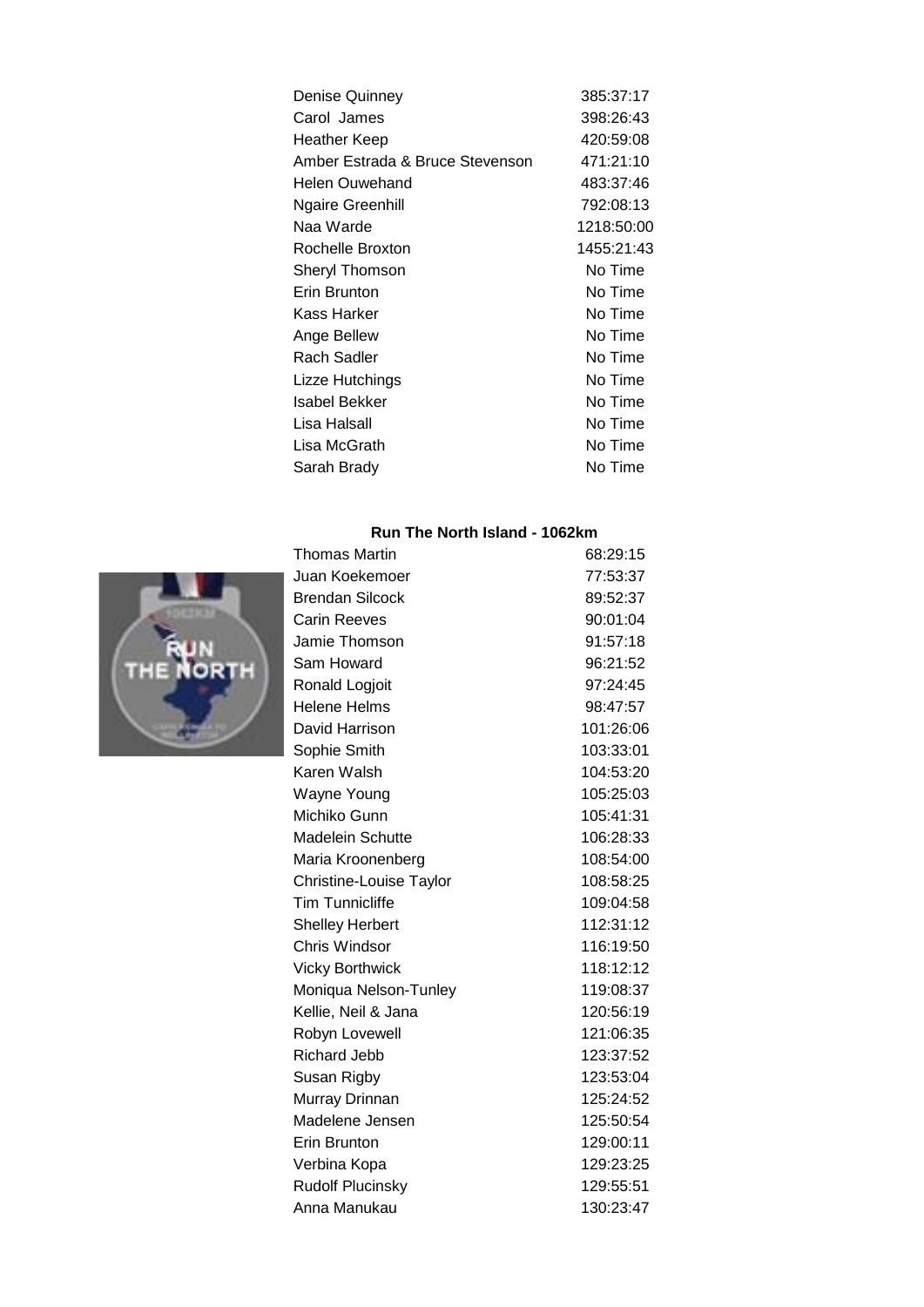| Anna Harding                             | 136:20:25  |
|------------------------------------------|------------|
| Mary Giam                                | 137:43:12  |
| Dianne Zucchetto                         | 139:18:47  |
| Lisa McNeil                              | 140:48:00  |
| Mark Thorburn                            | 142:10:53  |
| Yvonne Harper                            | 142:23:32  |
| Karen Russell                            | 142:28:49  |
| <b>Tim Schollum</b>                      | 144:00:02  |
| Sandie Robinson                          | 147:02:02  |
| Anthony Beckett                          | 147:15:51  |
| Joce Jones                               | 153:30:47  |
| Alison King                              | 155:38:33  |
| Kathryn Russell                          | 157:00:01  |
| Fab4-Francina, Dimple, Honeydew& Ofielia | 160:36:52  |
| Susan Donald                             | 162:17:01  |
| Sue Hunter                               | 165:34:25  |
| Michelle Coffey                          | 169:23:00  |
| Dianne Neal                              | 172:12:49  |
| <b>Kim Russell</b>                       | 172:58:00  |
| Anna McLean                              | 174:07:06  |
| Di Bailey                                | 174:12:23  |
| Karen Shaw                               | 176:09:38  |
| <b>Carol Moore</b>                       | 177:21:04  |
| Julz Jameson                             | 178:55:58  |
| <b>Sharron Torrie</b>                    | 181:58:31  |
| Dolores Wan                              | 187:29:18  |
| Shana Alvey                              | 187:46:06  |
| <b>Helen Rowland</b>                     | 190:53:18  |
| Lesley Wiseman                           | 191:40:52  |
| Jann Hattle                              | 195:23:55  |
| Eileen Collinson                         | 194:25:49  |
| <b>Girls Half</b>                        | 195:59:53  |
| Charmayne Johnstone                      | 197:55:35  |
| <b>Helen Grantham</b>                    | 198:22:54  |
| Kay Welsh                                | 202:21:24  |
| <b>Rosemond Rose</b>                     | 202:29:57  |
| Gaye Lewis                               | 204:01:33  |
| <b>Janette Beckett</b>                   | 205:13:29  |
| Rachael Day                              | 207:48:49  |
| <b>Christine Hall</b>                    | 208:37:28  |
| Samuel van Dyk                           | 214:30:55  |
| Rochelle Broxton                         | 214:47:28  |
| Carol James                              | 220:18:55  |
|                                          |            |
| <b>Heather Keep</b>                      | 229:28:57  |
| Jacqueline Harris                        | 251:27:28  |
| <b>Carol Bewley</b>                      | 262:13:38  |
| Sharon Drinnan                           | 1367:09:17 |
| <b>Tracey Raututi</b>                    | No time    |
| Kayla Toms                               | No Time    |
| Lisa McNeil                              | No Time    |
| <b>Rach Sadler</b>                       | No Time    |
| Shonali Ellwood                          | No Time    |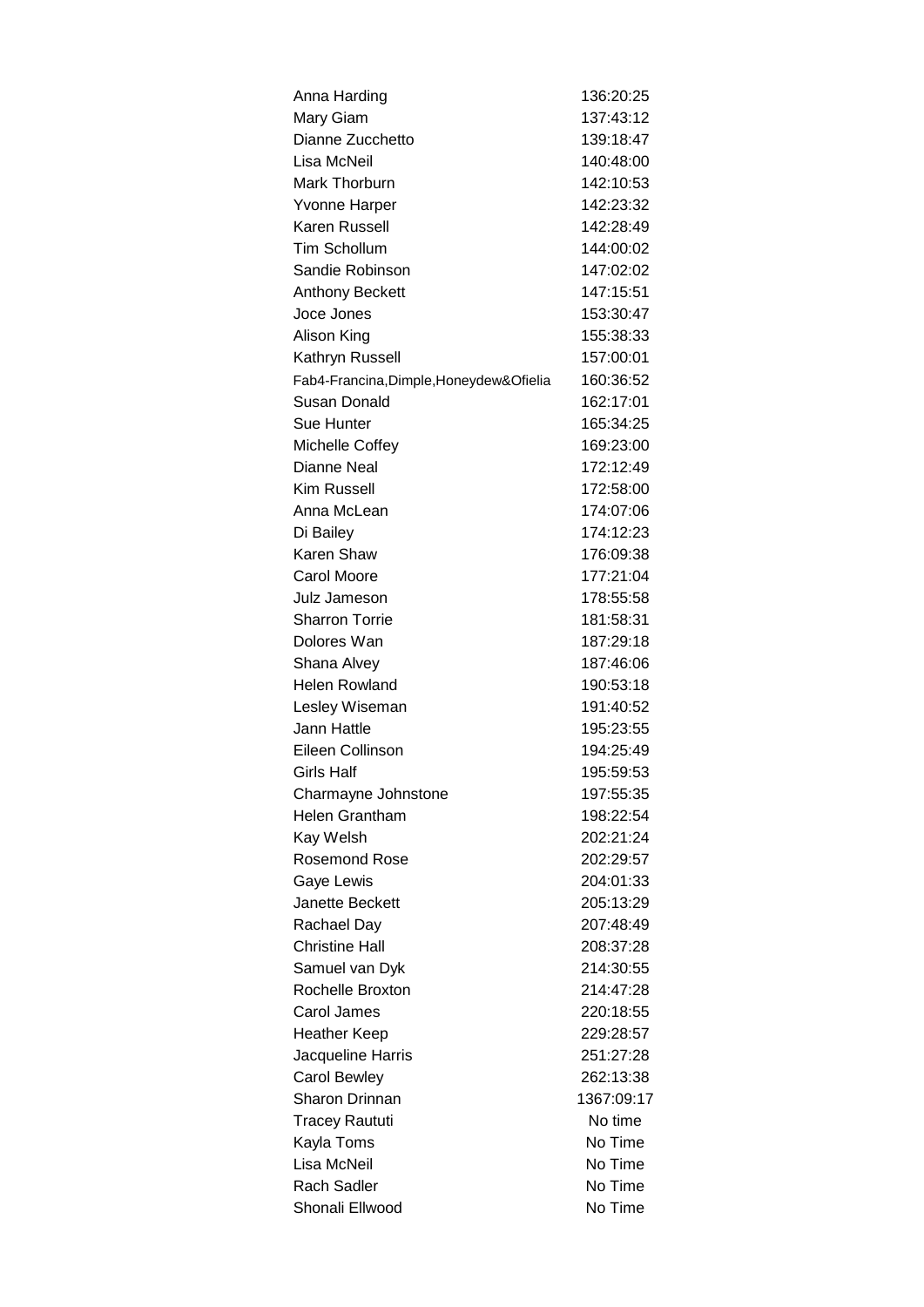| Rachel Townsend        | No time |
|------------------------|---------|
| <b>Chantal Schutte</b> | No Time |
| Ange Bellew            | No Time |

# **Run The South Island - 920km**



| Thomas Martin           | 59:39:45  |
|-------------------------|-----------|
| <b>Candace McGirr</b>   | 64:56:42  |
| Sarah Eady              | 74:24:07  |
| Cassidy Bishop          | 79:43:59  |
| Jamie Thomson           | 80:02:39  |
| Sam Howard              | 82:48:14  |
| Dwayne Goodall          | 83:10:50  |
| Ronald Lobjolt          | 84:07:51  |
| <b>Chris McGill</b>     | 86:47:58  |
| Sophie Smith            | 87:42:05  |
| Rachael Day             | 90:31:56  |
| Craig White             | 90:49:12  |
| Maria Kroonenberg       | 91:00:00  |
| Donna Tumaru            | 92:21:42  |
| Kevin Barker            | 92:54:33  |
| <b>Chris Windsor</b>    | 93:28:54  |
| Anna Affleck            | 95:16:40  |
| Susannah O'Sullivan     | 95:54:29  |
| Helen Grantham          | 99:07:29  |
| <b>Christine Taylor</b> | 104:13:42 |
| <b>Rudolf Plucinsky</b> | 104:21:44 |
| Sue Hunter              | 104:25:18 |
| Aimee Denbee            | 105:01:00 |
| Rachel Townsend         | 106:49:00 |
| Murray Drinnan          | 107:15:09 |
| Deb McFadyen            | 111:20:00 |
| Susan Rigby             | 112:58:20 |
| <b>Carol Evans</b>      | 114:09:09 |
| <b>Vicky Borthwick</b>  | 115:07:36 |
| <b>Shelley Herbert</b>  | 117:30:08 |
| Karen Russell           | 118:03:42 |
| <b>Jude Still</b>       | 118:11:27 |
| Anthony Beckett         | 118:30:39 |
| Diane Anderson          | 120:54:32 |
| <b>Jody Clements</b>    | 121:35:06 |
| Amy White               | 123:31:15 |
| Paula Milburn           | 125:57:21 |
| Jennifer Shore          | 126:40:21 |
| Lucy Jackson            | 127:27:45 |
| Julia Eyles             | 127:38:00 |
| Joce Jones              | 127:54:05 |
| Mark Bewley             | 127:58:55 |
| Sandie Robinson         | 128:33:43 |
| <b>Yvonne Harper</b>    | 130:46:23 |
| Alison King             | 131:29:13 |
| Ange Bellew             | 133:01:19 |
| Tara Jackson            | 135:05:26 |
| Wanda Geldenhuys        | 136:02:46 |
| Karina Schreurs         | 136:10:10 |
| <b>Tracey Coertse</b>   | 136:49:17 |
| Kathryn Russell         | 138:08:01 |
| Lisa Pilgrim            | 143:13:14 |
| Dianne Neal             | 143:58:26 |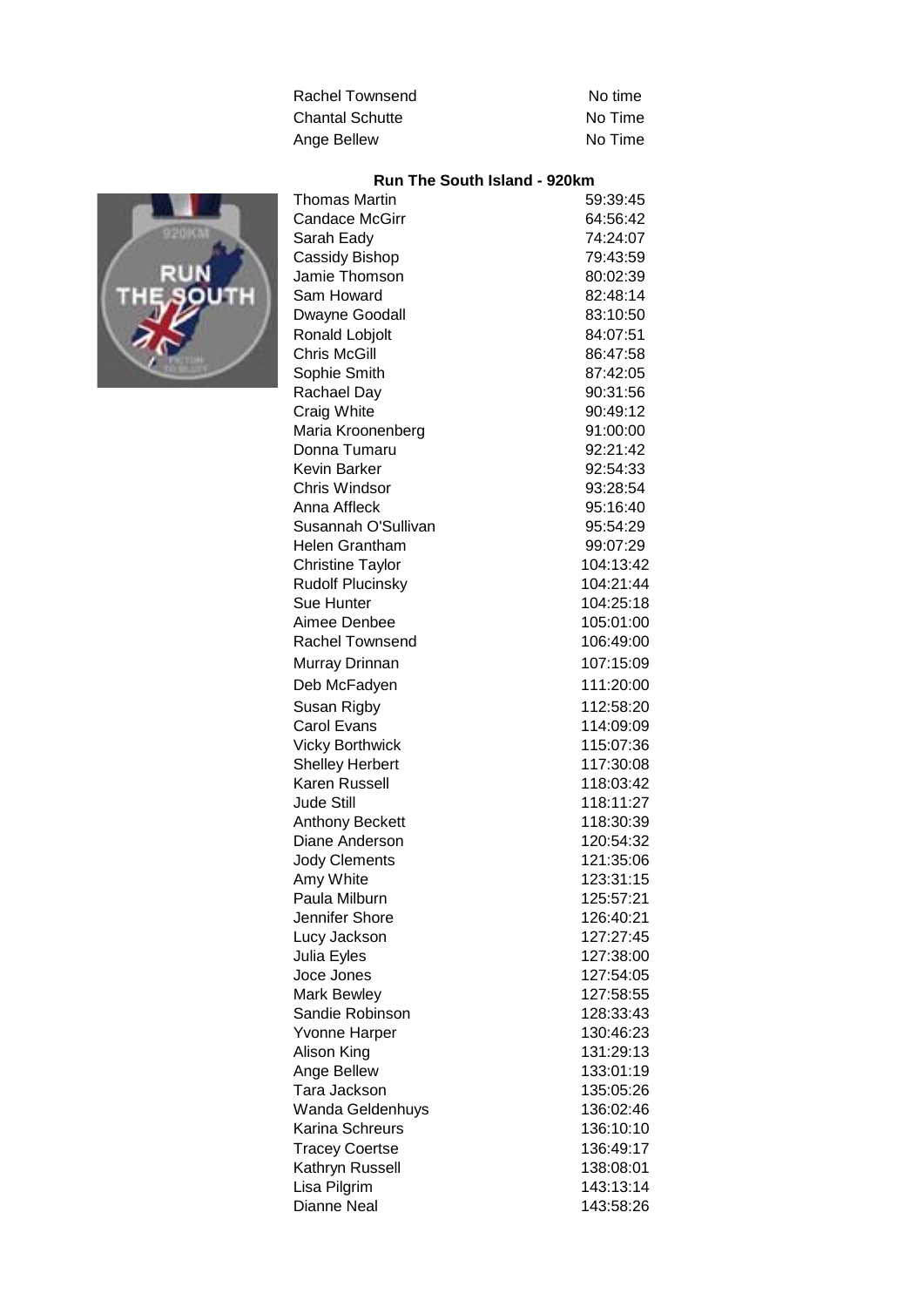| <b>Frances Carey</b>  | 146:06:10 |
|-----------------------|-----------|
| Di Bailey             | 146:38:32 |
| Kim Russell           | 146:54:00 |
| Anna McLean           | 150:07:23 |
| Gaye Lewis            | 151:24:00 |
| Michelle Coffey       | 151:24:00 |
| <b>Gail Punselie</b>  | 154:48:18 |
| Val Hobbs             | 155:01:48 |
| <b>Sharron Torrie</b> | 157:45:02 |
| Liz Gill              | 157:47:14 |
| Eileen Collinson      | 159:15:17 |
| <b>Carol Moore</b>    | 160:05:16 |
| Charmayne Johnstone   | 161:39:30 |
| Julz Jameson          | 165:30:42 |
| Lesley Wiseman        | 167:55:02 |
| Kay Welsh             | 175:38:46 |
| Jill Wong             | 175:44:00 |
| <b>Christine Hall</b> | 175:44:24 |
| Karyn Vos             | 176:40:03 |
| Thomas Vos            | 176:54:06 |
| Dolores Wan           | 178:55:00 |
| Kim Dwyer             | 183:17:56 |
| <b>Helen Rowland</b>  | 183:28:10 |
| Sonia Baumann         | 188:55:48 |
| <b>Heather Keep</b>   | 191:52:33 |
| <b>Isobel Stout</b>   | 206:59:50 |
| <b>Rosemond Rose</b>  | 214:47:03 |
| Carol James           | 220:18:55 |
| Rochelle Broxton      | 222:40:24 |
| Kass Harker           | No time   |
| Erin Brunton          | No Time   |
| Verbina Kopa          | No Time   |
| <b>Holly Raw</b>      | No Time   |

### **90 Mile Beach - 144km**



| Rochelle Broxton        | 8:16:00  |
|-------------------------|----------|
| Thomas Martin           | 9:18:58  |
| Juan Koekemoer          | 10:19:55 |
| Cassidy Bishop          | 11:48:12 |
| Narf Taru               | 13:04:32 |
| Ronald Lobjoit          | 13:08:19 |
| David Harrison          | 13:27:57 |
| Christine-Louise Taylor | 14:42:16 |
| Shawn Watts             | 15:36:04 |
| Dianne Neal             | 16:04:43 |
| <b>Yvonne Harper</b>    | 16:08:57 |
| Katrina McKinlay        | 16:12:34 |
| <b>Kelly Taylor</b>     | 16:14:20 |
| Anna Harding            | 16:35:51 |
| Madelene Jensen         | 16:46:40 |
| Nicci Mardle            | 17:10:55 |
| Nicola Leventer         | 17:26:00 |
| Diane Povey             | 17:29:06 |
| Kat & Ray Team          | 17:47:01 |
| Karen Russell           | 17:47:10 |
| Richard Jebb            | 17:49:11 |
| Nadia Withers           | 17:56:48 |
| Sherryn Hardy           | 18:09:38 |
| Kylee Habgood           | 18:16:18 |
|                         |          |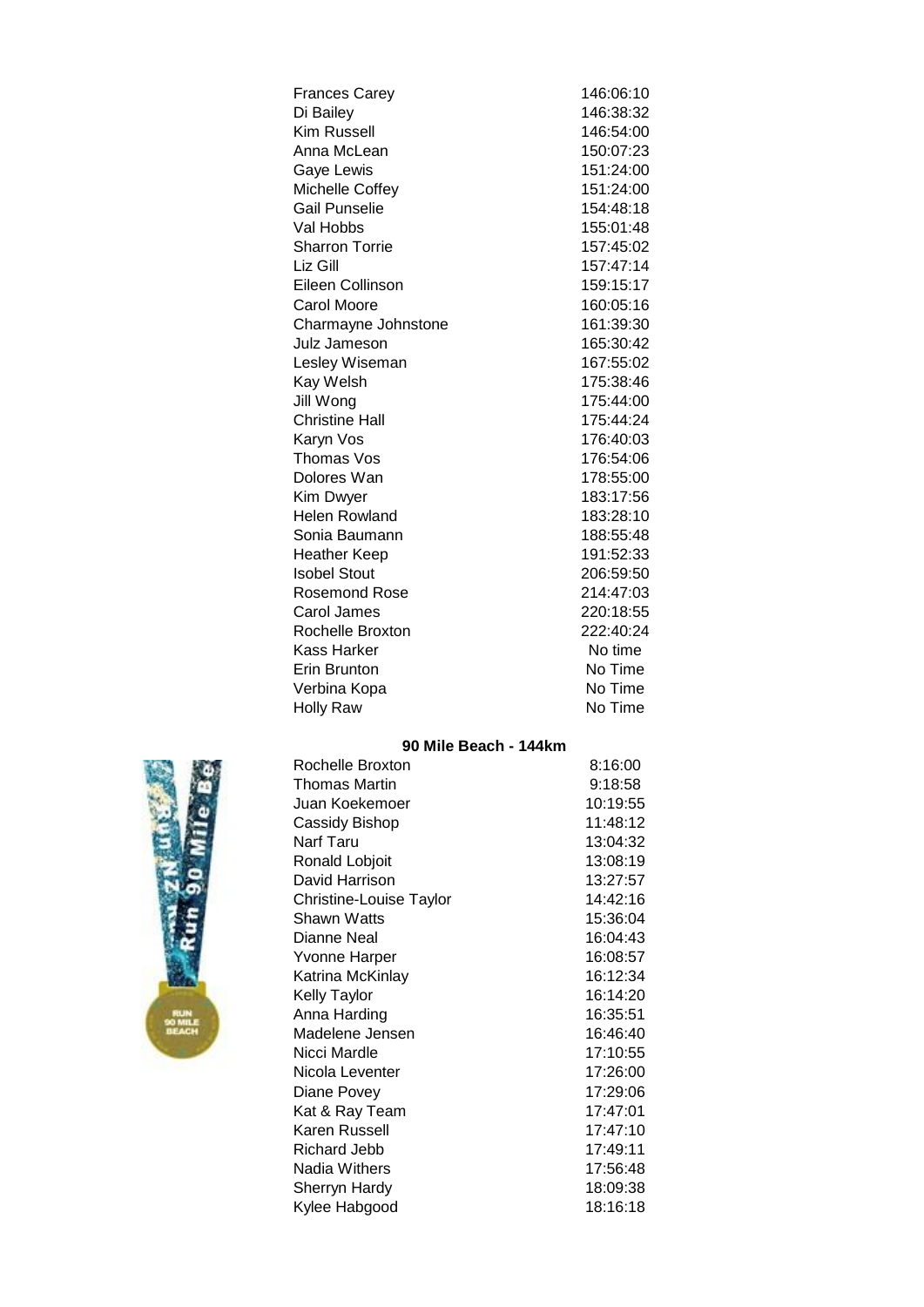| Natalie Wilson              | 18:51:46 |
|-----------------------------|----------|
| Alyson Brown                | 18:54:25 |
| Michelle Levy               | 19:11:05 |
| Michelle Coffey             | 19:19:00 |
| Sandie Robinson             | 19:20:20 |
| Erin Brunton - Team Ralkers | 19:37:23 |
| <b>Kelly Laurence</b>       | 19:47:20 |
| <b>Carin Reeves</b>         | 19:53:48 |
| Carol Moore                 | 20:07:52 |
| Ray Shin                    | 20:09:10 |
| Tara Jackson                | 20:12:39 |
| Aaron Currie                | 20:26:41 |
| Jodie Currie                | 20:26:41 |
| Lynda O'Brien               | 21:11:36 |
| Evie McLeod                 | 21:25:34 |
| <b>Jackie Watts</b>         | 21:31:41 |
| Liz Laban                   | 21:39:37 |
| Val Hobbs                   | 21:43:51 |
| Joce Jones                  | 21:46:56 |
| Angela Devonshire           | 21:50:00 |
| <b>Theresa Vause</b>        | 21:57:33 |
| Sadie Kaaho                 | 22:01:00 |
| <b>Francina Gomes</b>       | 22:08:40 |
| Dianne Zucchetto            | 22:17:22 |
| <b>Nicky Douglas</b>        | 22:28:39 |
| Francesca Johnson           | 22:32:28 |
| Lesley Wiseman              | 22:50:59 |
| Karen Russell               | 23:33:47 |
| Amanda Hodge                | 23:41:59 |
| <b>Pauline Quigley</b>      | 23:49:29 |
| Evie Feierabend             | 24:02:18 |
| Honeydew Caboteja           | 24:39:11 |
| Luzette Van Der Merwe       | 24:42:42 |
| <b>Helen Swinburne</b>      | 24:53:50 |
| Leigh Bexley                | 25:01:31 |
| <b>Sharron Torrie</b>       | 25:11:10 |
| Eileen Collinson            | 25:20:56 |
| Megan Johns                 | 25:20:58 |
| Julia Gladwin-Adamson       | 25:22:27 |
| Kim Russell                 | 25:23:00 |
| Jude Huriwai                | 25:23:56 |
| Lisa Andrew                 | 25:33:02 |
| Makere Papuni               | 25:33:11 |
| Angela Angell               | 25:54:11 |
| <b>Sharyn Davey</b>         | 26:20:08 |
| Anita Hojird                | 26:28:48 |
| Kay Welsh                   | 26:30:07 |
| Patricia Anderson           | 26:30:23 |
| Angela Comer                | 26:55:13 |
| Jye Morrison                | 27:12:52 |
| Sheryn Morrison             | 27:12:52 |
| <b>Christine Hall</b>       | 27:26:00 |
| Gaye Lewis                  | 28:06:23 |
| Charmayne Johnstone         | 28:37:48 |
| Karen Shaw                  | 28:41:54 |
| <b>Warwick Lowndes</b>      | 29:02:53 |
| Carolyn Webb                | 29:25:17 |
| Pat Smyth                   | 29:46:31 |
| Rana Heka                   | 30:00:00 |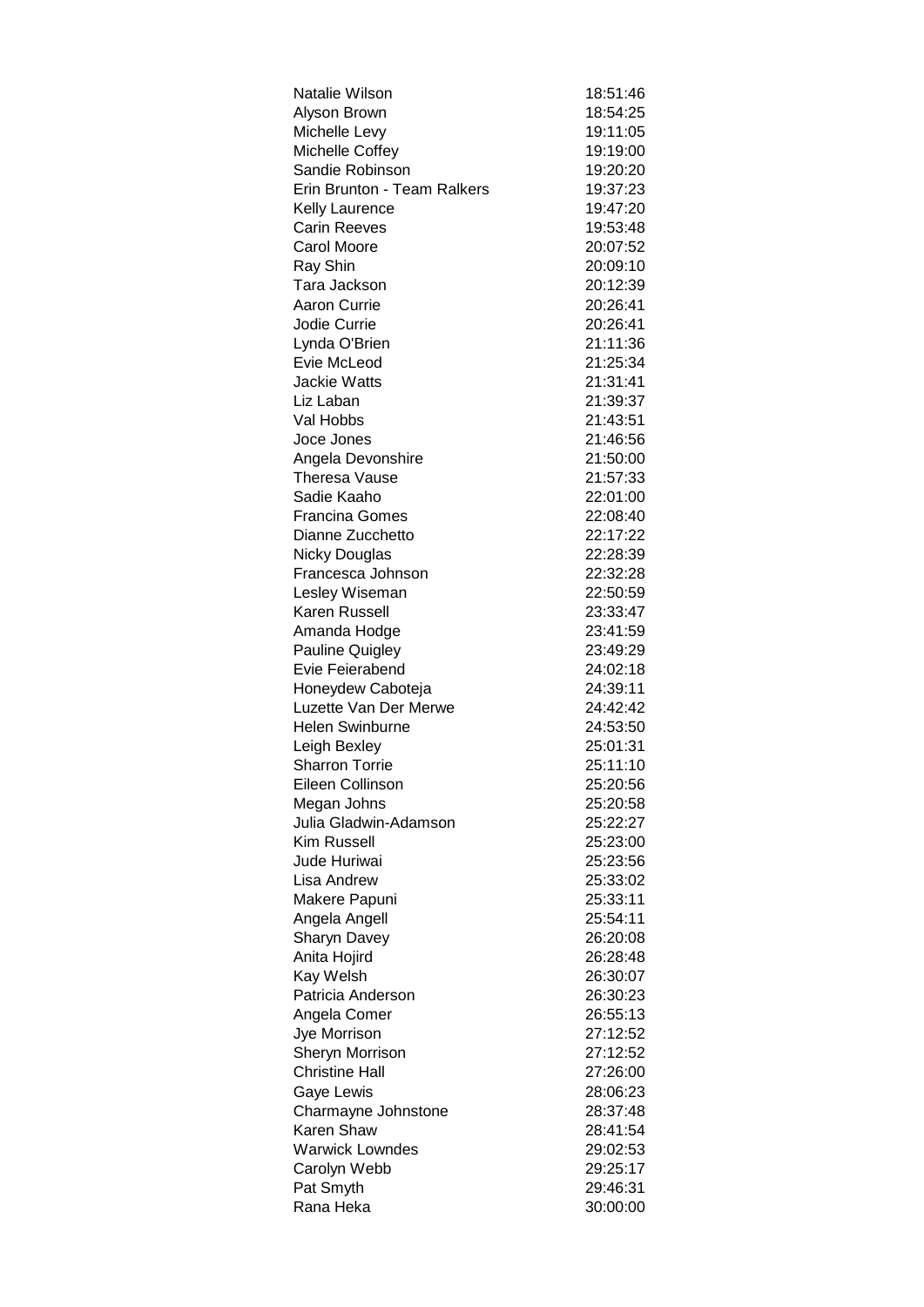| Carol Bewley           | 30:18:38 |
|------------------------|----------|
| Sonia Baumann          | 30:20:47 |
| Samuel van Dyk         | 30:34:01 |
| Carol James            | 30:37:10 |
| Heather Keep           | 32:03:12 |
| Marie Armstrong        | 36:24:21 |
| Ria Kaire              | 36:46:00 |
| Helen Grantham         | 37:01:09 |
| <b>Tracey Raututi</b>  | 40:00:00 |
| Janette King           | 47:06:12 |
| Sam Howard             | 66:27:15 |
| Rachel Liggett         | 67:08:59 |
| <b>Shelley Herbert</b> | No Time  |
| Raihera Heka           | No Time  |
| Kylie Woodward         | No Time  |
| Julia Hewitt           | No Time  |
| Kayla Toms             | No Time  |
| Shana Alvey            | No Time  |
| Gretchyn Hema          | No Time  |
| Karin Byrt             | No Time  |
| Pania Ormsby           | No Time  |
| Jenny Allan            | No Time  |
|                        |          |

# **Run Waiheke Island - 133km**

| <b>Thomas Martin</b>       | 8:31:46  |
|----------------------------|----------|
| Leon Khan                  | 9:01:22  |
| Juan Koekemoer             | 9:59:33  |
| <b>Sarah Riches</b>        | 10:02:24 |
| Ria Kaire                  | 11:17:56 |
| <b>Carin Reeves</b>        | 11:37:23 |
| Ronald Lobjoit             | 12:08:36 |
| Cassidy Bishop             | 12:09:50 |
| David Harrison             | 12:18:24 |
| Sam Howard                 | 12:25:12 |
| Ray Shin                   | 12:38:40 |
| Angela Watkin              | 13:46:12 |
| Dawei Guo                  | 14:19:00 |
| <b>Suzanne McConnell</b>   | 14:36:08 |
| Susan Rigby                | 14:49:09 |
| Christine-Louise Taylor    | 15:01:22 |
| <b>Helen Swinburne</b>     | 15:14:00 |
| <b>Kelly Taylor</b>        | 15:18:38 |
| Megan Johns                | 15:23:04 |
| Madelene Jensen            | 15:27:33 |
| Erin Brunton - Tricky Trio | 15:50:07 |
| Chanpen Krua Unruan        | 15:55:36 |
| Nicola Smith               | 16:18:53 |
| Yvonne Harper              | 16:25:36 |
| Kylee Habgood              | 16:31:13 |
| Belinda & Leonard Harris   | 17:04:45 |
| <b>Shelley Herbert</b>     | 17:32:25 |
| <b>Charles Green</b>       | 17:42:03 |
| Anna Harding               | 17:51:35 |
| Dianne Zucchetto           | 18:06:54 |
| Karen Shaw                 | 18:36:24 |
| Sandie Robinson            | 18:51:23 |
| Nicci Mardle               | 19:08:27 |
| Ofelia Hoo                 | 19:29:02 |
| Angela Bellew              | 19:31:05 |

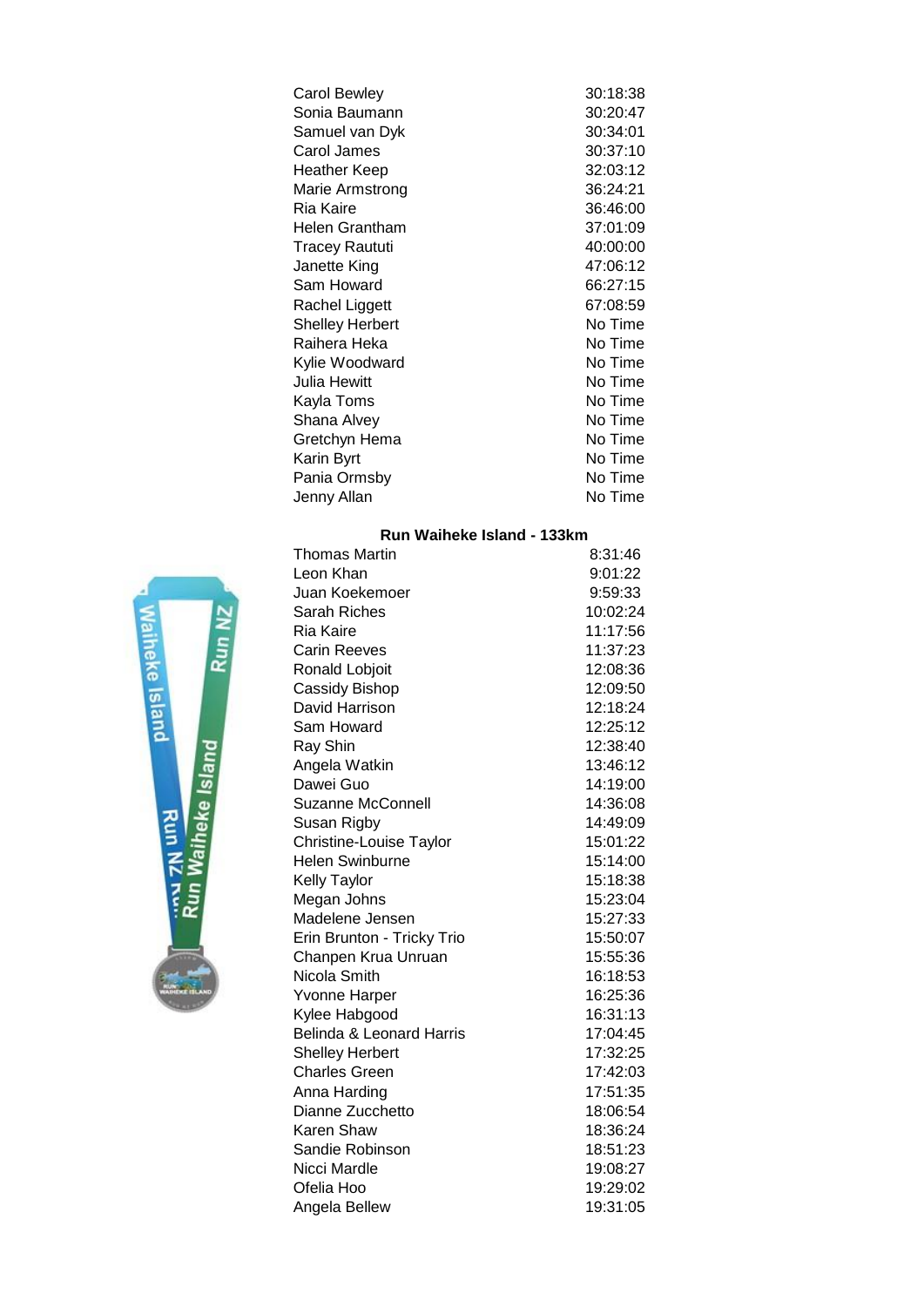| Wanda Geldenhuys        | 19:42:39 |
|-------------------------|----------|
| Grace Carnegie          | 20:06:44 |
| Liz Laban               | 20:09:22 |
| <b>Tracey Raututi</b>   | 20:20:20 |
| <b>Brooke Tully</b>     | 20:16:00 |
| Lesley Wiseman          | 20:33:36 |
| Carol Moore             | 20:43:27 |
| Alyson Brown            | 21:15:23 |
| Rochelle Broxton        | 21:23:00 |
| Joce Jones              | 21:37:09 |
| Anna Liu                | 21:46:29 |
| Kirsty Johnson          | 21:57:13 |
| Sharyn Davey            | 22:02:50 |
| Michelle Coffey         | 22:12:10 |
| <b>Francina Gomes</b>   | 22:17:24 |
| <b>Sharron Torrie</b>   | 22:26:45 |
| Val Hobbs               | 22:34:22 |
| Dianne Neal             | 22:46:27 |
| Co Co Zhang             | 22:52:40 |
| <b>Ronald Chen</b>      | 23:02:15 |
| Aimee Findon            | 23:18:57 |
| Danielle Grand          | 24:04:48 |
| Honeydew Caboteja       | 24:13:40 |
| <b>Helen Grantham</b>   | 24:26:29 |
| Julia Gladwin           | 24:40:35 |
| Eileen Collinson        | 25:17:19 |
| Charmayne Johnstone     | 25:25:36 |
| Kay Welsh               | 25:27:57 |
| Crista Maitland         | 25:33:48 |
| Jason Maitland          | 25:33:48 |
| Nicole Papesch          | 25:36:40 |
| Lisa Andrew             | 25:39:55 |
| <b>Kim Russell</b>      | 25:44:00 |
| <b>Rosie Rolfe</b>      | 25:45:00 |
| <b>Christine Hall</b>   | 26:11:32 |
| Samuel van Dyk          | 26:30:47 |
| Heather Keep            | 26:36:33 |
| Nicola Leventer         | 26:49:00 |
| Gaye Lewis              | 26:57:53 |
| Julia Stringer          | 27:11:55 |
| Pat Smyth               | 27:29:00 |
| Carol James             | 27:29:04 |
| Angela Devonshire       | 28:50:00 |
| <b>Warwick Lowndes</b>  | 29:20:32 |
| Evie McLeod             | 29:48:36 |
| Jude Huriwai            | 30:20:36 |
| Di Brewster             | 30:50:57 |
| Halley's Commets - Team | 32:35:00 |
| Patricia Anderson       | 33:22:00 |
| Sonia Baumann           | 34:54:04 |
| Julia Hewitt            | 39:13:42 |
| Raihera Heka            | 78:41:40 |
| Kayla Toms              | No time  |
| Rana Heka               | No Time  |
| Karin Byrt              | No Time  |

# **Walk Rangitoto Island - 7km**



Juan Koekemoer 0:35:16 Dianne Zucchetto 0:36:21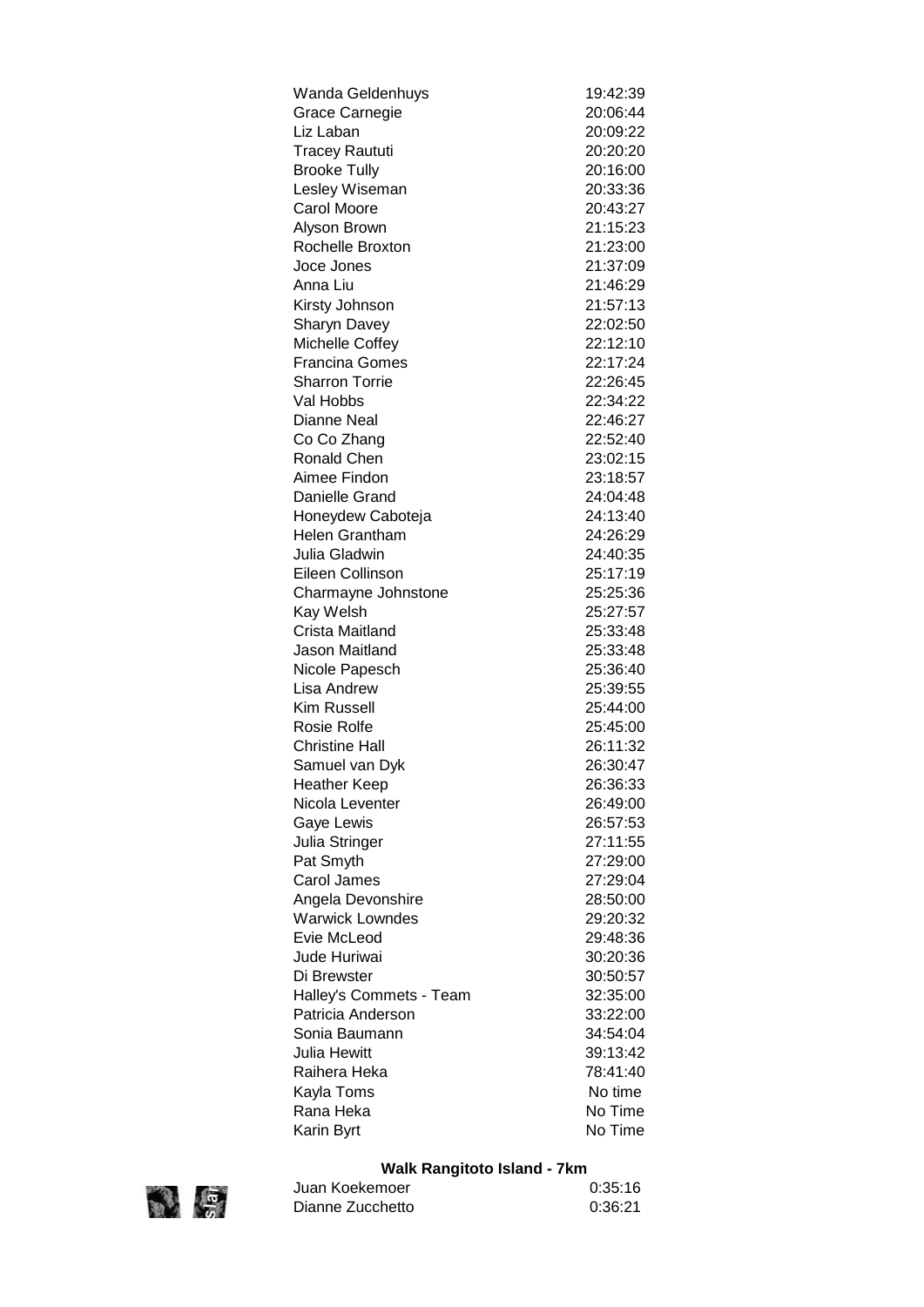

| Angela Bellew                           | 0:44:31 |
|-----------------------------------------|---------|
| Helen Grantham                          | 0:45:20 |
| Lisa Andrew                             | 0:55:41 |
| Thomas Martin                           | 0:57:00 |
| Dianne Neal                             | 0:57:59 |
| Rana Heka                               | 1:00:00 |
| Lynne Curle                             | 1:00:00 |
| <b>Carol Moore</b>                      | 1:01:01 |
| Amanda Jarrett                          | 1:02:42 |
| Pania Ormsby                            | 1:07:00 |
| Annette McBeth                          | 1:08:01 |
| Kylee Habgood                           | 1:08:40 |
| <b>Grace Carnegie</b>                   | 1:09:00 |
| Charmayne Johnstone                     | 1:09:06 |
| Michelle Coffey                         | 1:10:00 |
| Lim Mui Yee                             | 1:10:00 |
| Shana Alvey                             | 1:11:00 |
| Ray Shin                                | 1:11:58 |
| Aimee Alders                            | 1:12:52 |
| <b>Christine Hall</b>                   | 1:14:28 |
| <b>Crystal Southey-Willis</b>           | 1:14:35 |
| Kristal Precious Guillermo              | 1:14:47 |
| Te Aroha Cook                           | 1:15:02 |
| <b>Kevin Goude</b>                      | 1:15:13 |
|                                         | 1:16:09 |
| <b>Tracey Richard</b><br>Danielle Grand |         |
|                                         | 1:16:12 |
| Alicia Greacen                          | 1:17:44 |
| Patricia Anderson                       | 1:18:07 |
| Eileen Collinson                        | 1:20:33 |
| Lorraine Thompson                       | 1:21:05 |
| Julia Gladwin-Adamson                   | 1:22:01 |
| Gaye Lewis                              | 1:23:33 |
| Vanessa Batt                            | 1:23:49 |
| <b>Heather Keep</b>                     | 1:24:06 |
| Angela Devonshire                       | 1:24:15 |
| Nilo Dixon                              | 1:24:22 |
| Wanda Geldenhuys                        | 1:25:23 |
| Amanda Hodge                            | 1:26:34 |
| Ava Hodge                               | 1:26:34 |
| <b>Shelly Anderson</b>                  | 1:27:12 |
| Samuel van Dyk                          | 1:28:17 |
| Jennie Wellwood                         | 1:30:00 |
| Crista Maitland                         | 1:30:01 |
| Layla Maitland                          | 1:30:01 |
| <b>Erin Riley</b>                       | 1:30:06 |
| Tash Wharepapa                          | 1:30:27 |
| Lesley Wiseman                          | 1:32:43 |
| Lorna Windley                           | 1:33:23 |
| <b>Adrienne White</b>                   | 1:33:59 |
| Ria Kaire                               | 1:35:00 |
| Glenda Carnegie                         | 1:36:00 |
| Raihera Heka                            | 1:36:44 |
| Karen Koster                            | 1:38:53 |
| <b>Carter Maitland</b>                  | 1:40:20 |
| <b>Travis Maitland</b>                  | 1:40:20 |
| Raewyn Tait                             | 1:42:00 |
| Carol James                             | 1:49:00 |
| Leane Holyoak                           | 1:50:36 |
| Alex Beckinsall                         | 1:56:20 |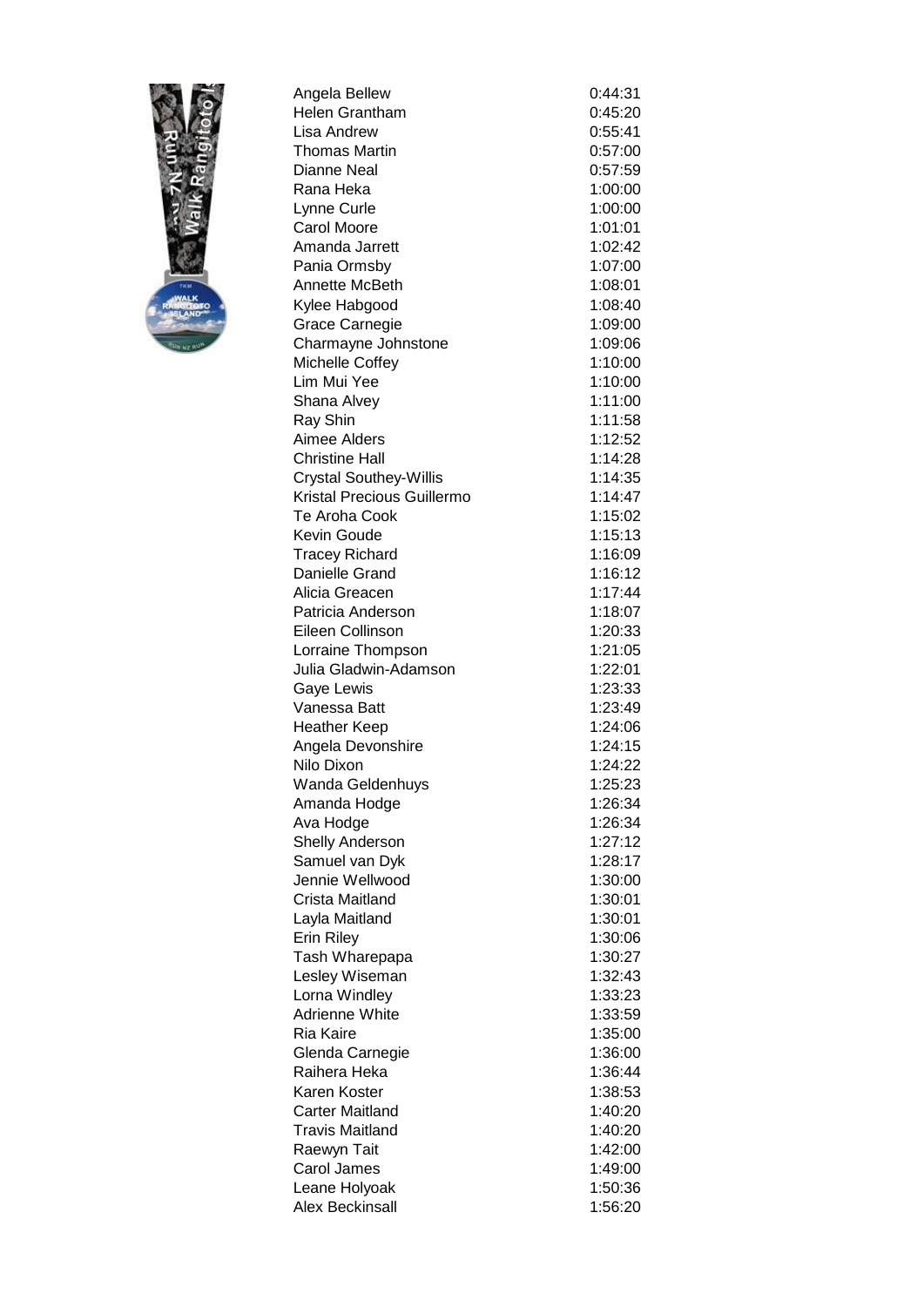| Julie Sullivan          | 2:00:00 |
|-------------------------|---------|
| Celeste Lourens         | 2:10:00 |
| Nicola Langdon          | 2:20:00 |
| Cameron Junge           | 4:00:00 |
| Max Junge               | 4:00:00 |
| Tennille Junge          | 4:00:00 |
| Julia Hewitt            | 5:56:24 |
| <b>Heather Urquhart</b> | 6:07:50 |

### Thomas Martin 0:40:16 **Run Auckland Harbour - 10km**



| Ray Shin                | 0:41:23 |
|-------------------------|---------|
| Juan Koekemoer          | 0:46:40 |
| Alexandra MacDonald     | 0:52:03 |
| Lynne Curle             | 0:52:09 |
| <b>Nicky Hughes</b>     | 0:52:25 |
| Melissa Patterson       | 0:53:10 |
| Ronald Lobjoit          | 0:53:17 |
| Cassidy Bishop          | 0:55:00 |
| Dianne Zucchetto        | 0:55:26 |
| Sam Howard              | 0:56:08 |
| <b>Helen Andrew</b>     | 0:58:38 |
| Ilona Driesen           | 0:59:25 |
| Wanda Geldenhuys        | 1:00:54 |
| Diane Povey             | 1:05:08 |
| Heather Hodgkinson      | 1:05:22 |
| Mike Hodgkinson         | 1:05:22 |
| <b>Jas Mortimer</b>     | 1:06:00 |
| Christine-Louise Taylor | 1:06:36 |
| David Thompson          | 1:07:50 |
| Jenna Beaumont          | 1:09:43 |
| Chanpen Krua Unruan     | 1:09:50 |
| Lesley Wiseman          | 1:09:57 |
| Kylee Habgood           | 1:10:09 |
| <b>Helen Grantham</b>   | 1:10:19 |
| Rachel Munro            | 1:11:00 |
| <b>Nigel Michels</b>    | 1:16:57 |
| Marijke Etwell          | 1:17:00 |
| <b>Michael Schultz</b>  | 1:18:24 |
| Robyn Lovewell          | 1:19:00 |
| Angela Bailey           | 1:22:00 |
| Val FitzHerbert         | 1:22:00 |
| <b>Francina Gomes</b>   | 1:23:48 |
| Lorna Phillips          | 1:23:51 |
| Gaye Lewis              | 1:24:00 |
| Julia Gladwin           | 1:24:11 |
| Angela Devonshire       | 1:25:12 |
| Carolyn Elliott         | 1:26:02 |
| Wendy Meredith          | 1:26:46 |
| Lisa Andrew             | 1:26:49 |
| <b>Tracey Raututi</b>   | 1:26:51 |
| Dianne Neal             | 1:28:59 |
| Michelle Coffey         | 1:30:00 |
| Harald Hochmann         | 1:32:54 |
| Romelle Michael Silva   | 1:33:29 |
| <b>Tracey Richard</b>   | 1:33:46 |
| William Chugg           | 1:35:56 |
| Michelle White          | 1:36:10 |
| Honeydew Caboteja       | 1:37:00 |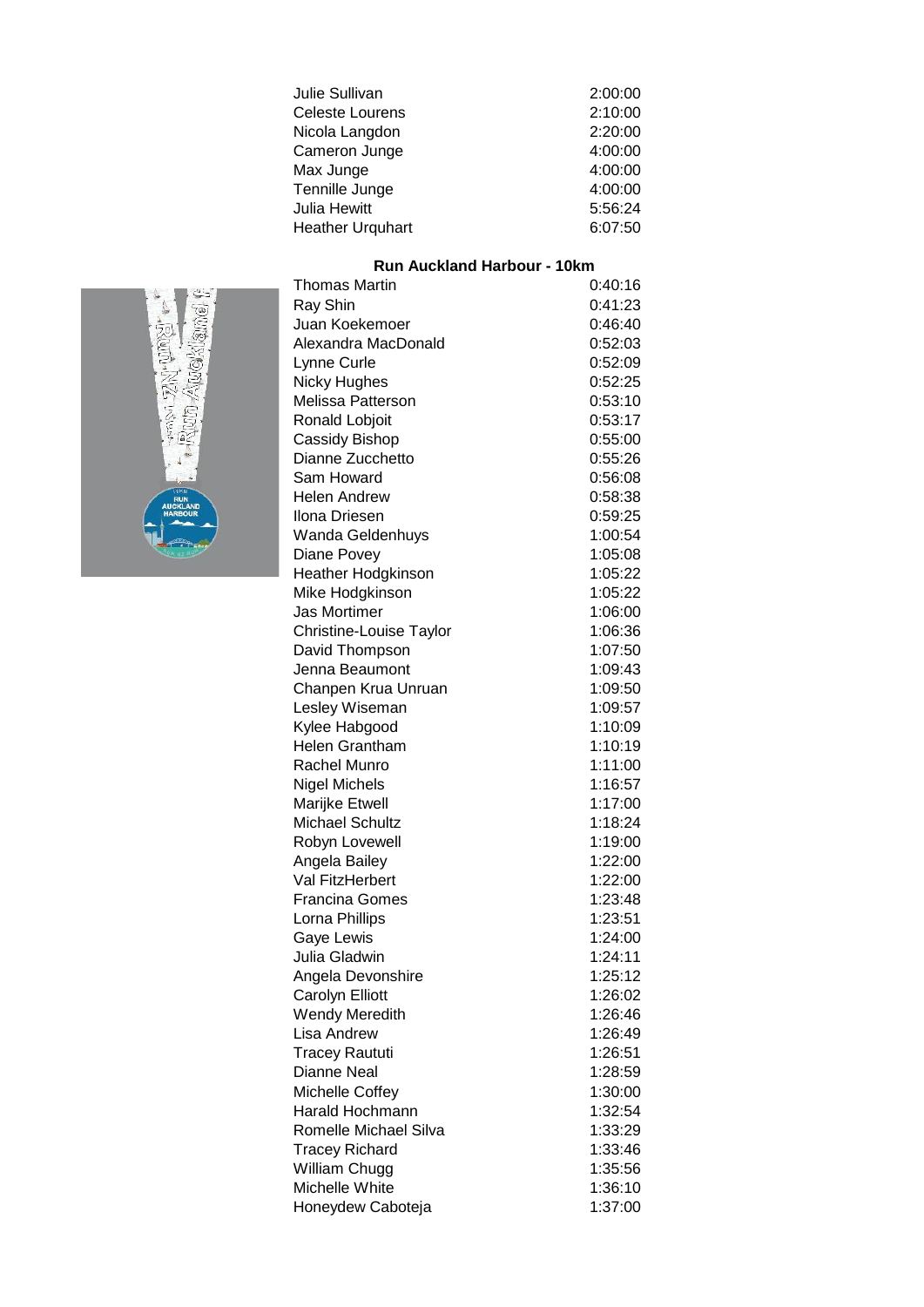| Karyn Vos                  | 1:39:32  |
|----------------------------|----------|
| Evie McLeod                | 1:39:34  |
| Thomas Vos                 | 1:39:37  |
| <b>Carol Moore</b>         | 1:40:10  |
| Joanna Smal                | 1:42:45  |
| Lorna Windley              | 1:43:08  |
| Vanessa Batt               | 1:43:35  |
| Shana Alvey                | 1:46:00  |
| Karlene Hall-White         | 1:46:21  |
| Kristal Precious Guillermo | 1:46:30  |
| <b>Paulette Farmer</b>     | 1:46:45  |
| Charmayne Johnstone        | 1:47:17  |
| <b>Heather Keep</b>        | 1:47:28  |
| <b>Christine Hall</b>      | 1:48:54  |
| Eileen Collinson           | 1:49:06  |
| Kim Gott                   | 1:50:13  |
| <b>Cheryl Price</b>        | 1:55:35  |
| Aimee Alders               | 1:56:29  |
| <b>Cindy Biddle</b>        | 1:56:42  |
| Glenda Carnegie            | 2:02:00  |
| Crista Maitland            | 2:03:44  |
| Patricia Anderson          | 2:05:18  |
| Sam Beckinsall             | 2:06:43  |
| Layla Maitland             | 2:07:08  |
| Margaret Pelley            | 2:12:11  |
| Carol James                | 2:13:01  |
| Raihera Heka               | 2:13:56  |
| <b>Charles Green</b>       | 2:15:19  |
| <b>Carter Maitland</b>     | 2:16:32  |
| <b>Travis Maitland</b>     | 2:16:32  |
| <b>Shelly Anderson</b>     | 2:25:17  |
| Te Awhina Anderson         | 2:32:11  |
| John Stevenson             | 2:35:00  |
| Julie Sullivan             | 2:46:00  |
| Delwyn Campi               | 2:46:51  |
| Samuel Van Dyk             | 2:51:48  |
| Charlee & Mel Foote        | 3:00:00  |
| Jonni Tipler               | 3:34:02  |
| <b>Celeste Lourens</b>     | 3:45:30  |
| Nicola Langdon             | 4:00:00  |
| <b>Julia Hewitt</b>        | 11:30:00 |
| <b>Brodie Williams</b>     | 24:00:00 |
| Pania Ormsby               | No Time  |

# **Run Lake Rotorua - 42km**

| Dinesh Lal                 | 2:30:00 |
|----------------------------|---------|
| Thomas Martin              | 2:42:15 |
| Emma, Colin & Millie Green | 2:48:25 |
| Leon Khan                  | 2:51:02 |
| Aaron Douglas              | 2:55:10 |
| Juan Koekemoer             | 3:11:43 |
| Carin Reeves               | 3:13:43 |
| David Harrison             | 3:35:13 |
| Cassidy Bishop             | 3:39:58 |
| Jim Davis                  | 3:50:35 |
| Aimee Denbee               | 3:51:46 |
| Tim Schollum               | 3:53:35 |
| Dianne Zucchetto           | 4:01:42 |
| Jenna Beaumont             | 4:08:41 |

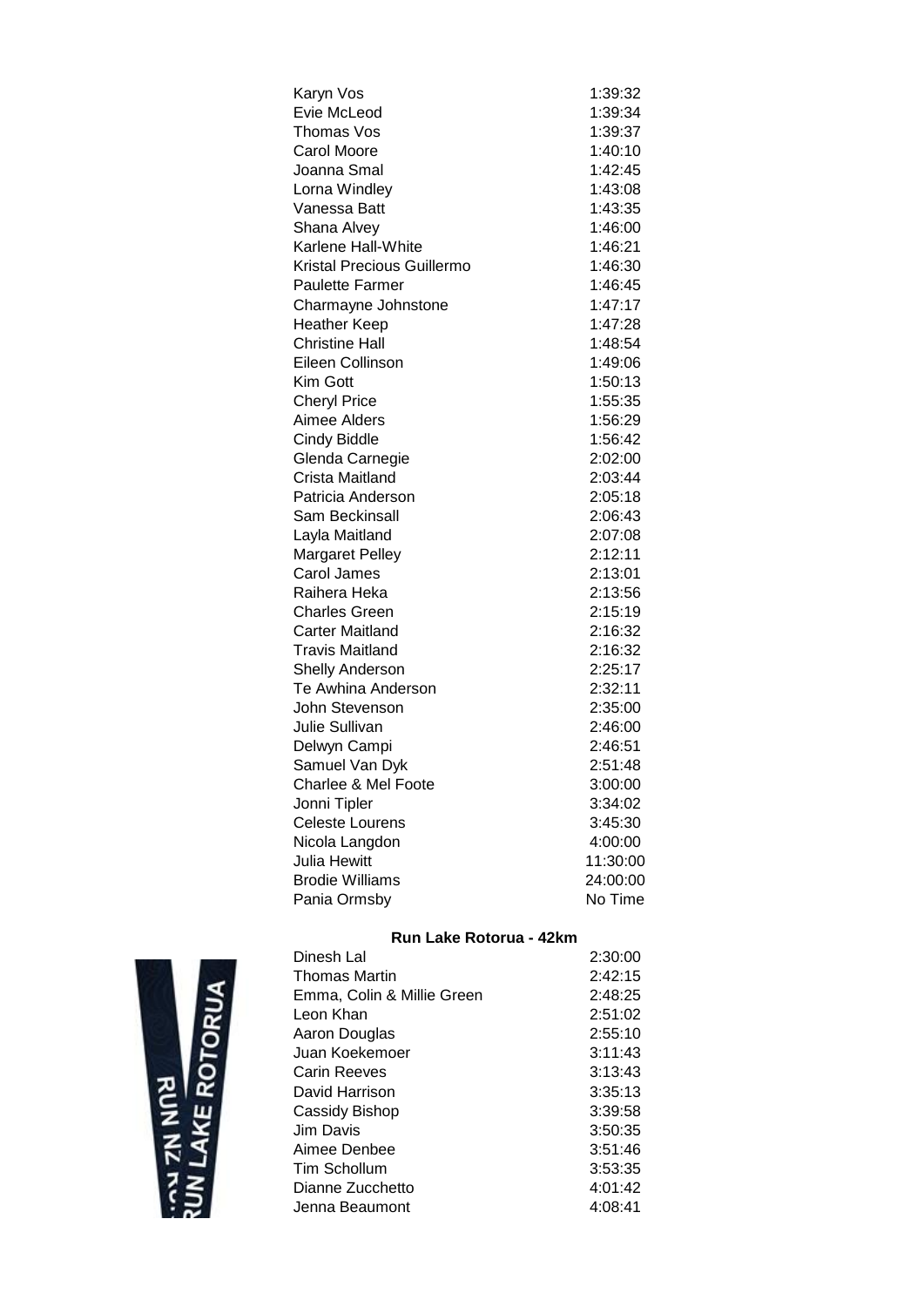

| Ronald Lobjoit                       | 4:11:17            |
|--------------------------------------|--------------------|
| Sam Howard                           | 4:17:50            |
| Rob ter Braak                        | 4:19:30            |
| <b>Renee Craw</b>                    | 4:23:22            |
| Moniqua Nelson-Tunley                | 4:27:21            |
| Christine-Louise Taylor              | 4:29:57            |
| Damian Hawe                          | 4:32:11            |
| Ray Freeman                          | 4:32:13            |
| Nicole Hickey                        | 4:34:06            |
| <b>Bradley Davies</b>                | 4:37:10            |
| Kat Keelan                           | 4:39:07            |
| Dan Bowman                           | 4:45:41            |
| Karen Russell                        | 4:46:00            |
| Angie Carter                         | 4:48:33            |
| Lynda O'Brien                        | 4:53:00            |
| Shawn Watts                          | 4:57:02            |
| Sandie Robinson                      | 4:57:18            |
| Floro Astronomia                     | 5:00:08            |
| <b>Todd Powell</b>                   | 5:00:32            |
| <b>Antonie Smal</b>                  | 5:03:14            |
| <b>Drew Smal</b>                     | 5:03:14            |
| Lorna Windley                        | 5:05:45            |
| <b>Tracey Raututi</b>                | 5:08:00            |
| Adele Jecentho                       | 5:09:11            |
| <b>Nadia Withers</b>                 | 5:12:02            |
| Sorrel Fagan                         | 5:13:05            |
| Anna Harding                         | 5:13:13            |
| Yvonne Harper                        | 5:14:49            |
| <b>Christine Williams</b>            | 5:21:09            |
| <b>Charles Green</b>                 | 5:31:48            |
| Katrina Smith                        | 5:33:27            |
| Aroha Bidois<br>Olivia Hawkins       | 5:36:00            |
| Madelene Jensen                      | 5:36:19            |
|                                      | 5:36:37            |
| William Chugg<br><b>Jackie Watts</b> | 5:36:52<br>5:47:19 |
| Petra Gilbert                        | 5:48:25            |
| Verbina Kopa                         | 5:51:05            |
| Daniel Ng                            | 5:52:00            |
| Jade Huriwai                         | 5:53:51            |
| Aaron & Jodi Currie                  | 5:55:01            |
| Narf Taru                            | 6:05:24            |
| Sadie-Jane Kaaho                     | 6:06:00            |
| <b>Floss Houston</b>                 | 6:15:00            |
| <b>Paulette Farmer</b>               | 6:15:14            |
| Kahu Simon Snr                       | 6:17:01            |
| Stephanie Paranihi-Simon             | 6:17:01            |
| <b>Rachel Stringfellow</b>           | 6:25:23            |
| Marijke Etwell                       | 6:25:00            |
| Josephine Jacobsen                   | 6:26:05            |
| <b>Rose Clark</b>                    | 6:30:44            |
| Peter Stringer                       | 6:35:48            |
| <b>Codie Bennetts</b>                | 6:37:10            |
| Ivonne Raeber                        | 6:37:19            |
| <b>Dianne Neal</b>                   | 6:39:34            |
| Amanda Ferguson                      | 6:39:41            |
| <b>Chantal Verleyen</b>              | 6:41:44            |
| Makere Papuni                        | 6:44:00            |
| Amanda Hodge                         | 6:45:42            |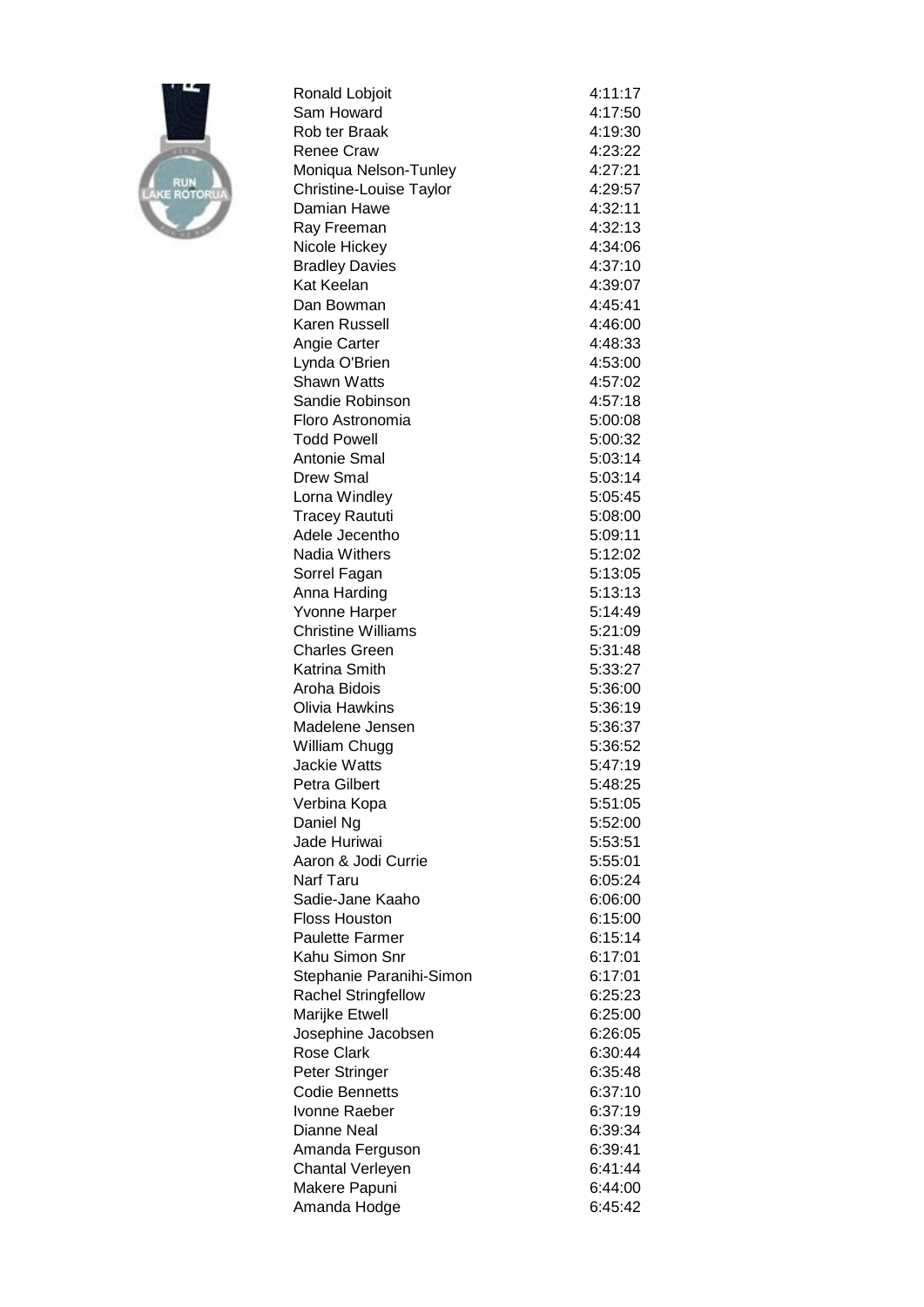| Julia Stringer           | 6:46:58 |
|--------------------------|---------|
| Val Hobbs                | 6:47:22 |
| Kristal Guillermo        | 6:47:43 |
| <b>Sharyn Sayers</b>     | 6:53:10 |
| <b>Gay Hawley</b>        | 6:53:30 |
| Vicki Teulon             | 6:55:00 |
| Rachel Blennerhassett    | 6:55:43 |
| Honeydew Caboteja        | 6:56:50 |
| Simone Toe Toe           | 6:58:12 |
| <b>Amanda Viviers</b>    | 6:59:53 |
| <b>Helen Swinburne</b>   | 7:02:21 |
| Danielle Grand           | 7:03:25 |
| Karen Walsh              | 7:04:38 |
| Lee O'Callaghan          | 7:07:12 |
| <b>Clare Fleming</b>     | 7:07:59 |
| <b>Alison Marett</b>     | 7:11:52 |
| Nicky Dougas             | 7:16:34 |
| Helen Wright             | 7:23:42 |
| Pat Smyth                | 7:26:00 |
| <b>Warwick Lowndes</b>   | 7:26:00 |
| <b>Hellen Windley</b>    | 7:26:36 |
| Lisa Andrew              | 7:29:08 |
| <b>Helen Rowland</b>     | 7:29:34 |
| Rochelle Broxton         | 7:30:00 |
| <b>Shelley Herbert</b>   | 7:30:33 |
| <b>Sharyn Davey</b>      | 7:31:37 |
| Jo Smal                  | 7:32:02 |
| Theresa Vause            | 7:33:42 |
| Christine Hall           | 7:38:45 |
| Margaret Graham          | 7:40:03 |
| <b>Heather Keep</b>      | 7:40:08 |
| Julie-Anne Shanks        | 7:44:58 |
| Cushla Habershon         | 7:45:08 |
| Tash Wharepapa           | 7:50:00 |
| Lin Tozer                | 7:51:19 |
| Ash Pari                 | 7:53:07 |
| <b>Francina Gomes</b>    | 7:53:50 |
| Dawn Franklyn            | 7:54:24 |
| Angela Comer             | 7:54:25 |
| Erin Brunton             | 8:00:18 |
| Evie Feierabend          | 8:00:43 |
| Nastassia Te Riini       | 8:04:23 |
| Julia Gladwin-Adamson    | 8:04:27 |
| Charmayne Johnstone      | 8:08:20 |
| Nicole Leslie            | 8:08:59 |
| Lesley Wiseman           | 8:09:28 |
| <b>TeAwhina Anderson</b> | 8:14:26 |
| Di Brewster              | 8:16:00 |
| Michelle Coffey          | 8:18:00 |
| Sonia Wilson             | 8:18:07 |
| Kay Welsh                | 8:26:35 |
| Angela Devonshire        | 8:31:01 |
| Eileen Collinson         | 8:32:42 |
| Patricia Anderson        | 8:33:33 |
| Gaye Lewis               | 8:35:00 |
| Crista Maitland          | 8:35:10 |
| Rosita Karena            | 8:37:57 |
| Carol James              | 8:43:02 |
| Kirsti Stringer          | 8:43:07 |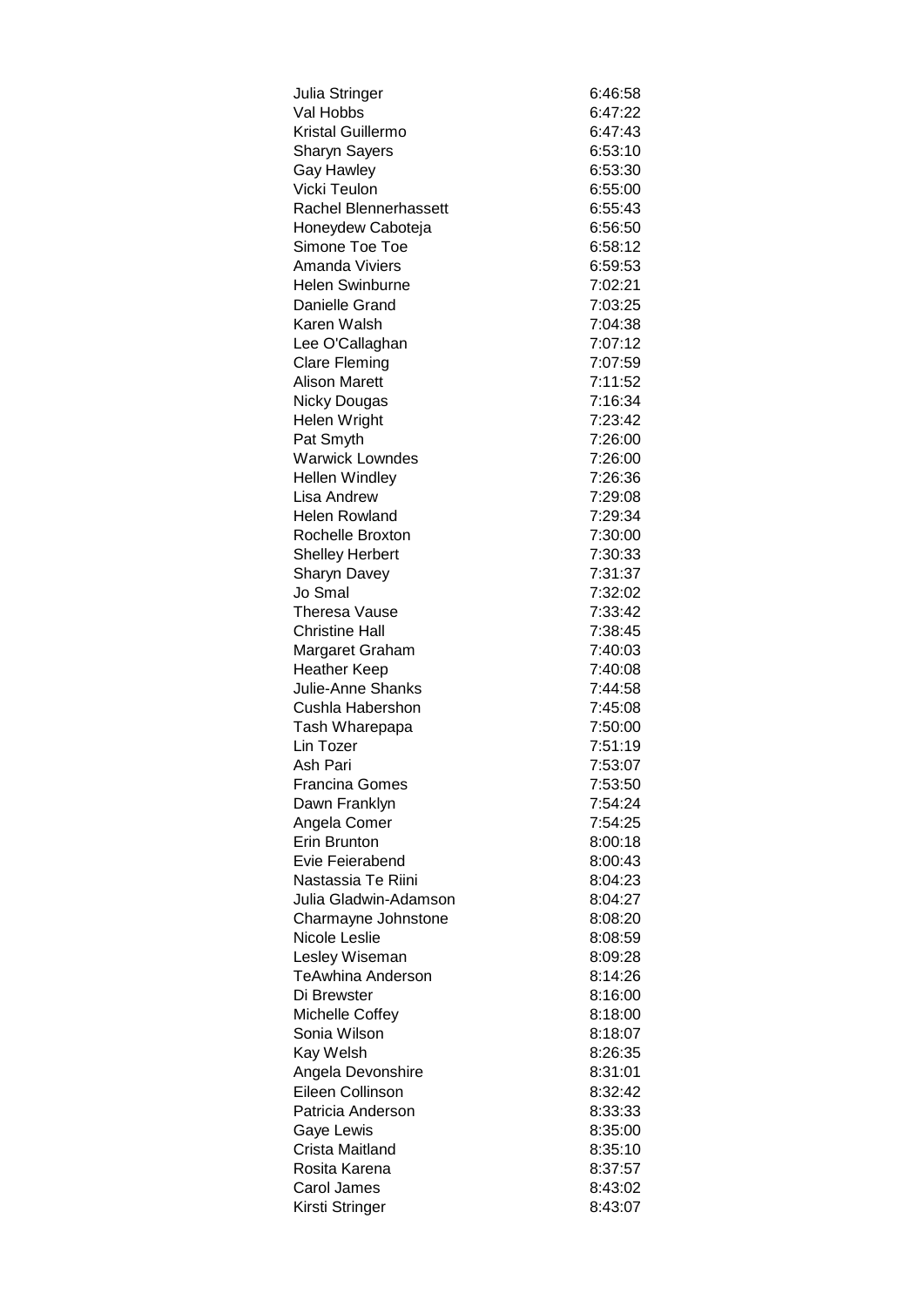| Maryanne Yousaf        | 8:46:07  |
|------------------------|----------|
| Samuel van Dyk         | 8:51:44  |
| <b>Cathy Gulliver</b>  | 8:59:51  |
| Steph Wall             | 9:04:38  |
| <b>Carol Moore</b>     | 9:19:20  |
| Sonia Baumann          | 9:32:08  |
| <b>Treena Fry</b>      | 9:38:35  |
| Raihera Heka           | 9:44:01  |
| Julie Sullivan         | 9:56:00  |
| Andrea Morgan          | 9:57:07  |
| Nicola Leventer        | 10:33:00 |
| Rosie Rolfe            | 10:36:00 |
| Helen Grantham         | 10:36:38 |
| Tara Jackson           | 10:46:19 |
| Karlene Hall-White     | 10:51:10 |
| Cuda Tawhai            | 11:42:53 |
| <b>Bernie Ball</b>     | 11:47:17 |
| Casey Jones            | 12:00:00 |
| Karyn Kelley           | 12:16:21 |
| <b>Julia Hewitt</b>    | 12:54:50 |
| Nicola Langdon         | 14:40:00 |
| Ria Kaire              | 15:16:20 |
| Janette King           | 15:47:14 |
| Ella Small             | 19:19:03 |
| Mel & Charlee Foote    | 21:50:00 |
| <b>Celeste Lourens</b> | 32:29:47 |
| Michelle Knight        | No Time  |
| John Wilson            | No Time  |
| Tamya Hemara           | No Time  |
| Kayla Toms             | No Time  |
| Karin Byrt             | No Time  |

# **Run The Waikato River - 425km**

| <b>Thomas Martin</b>          | 27:16:45 |
|-------------------------------|----------|
| Juan Koekemoer                | 31:04:32 |
| Heather Keep                  | 34:03:18 |
| Jonathon Purllant             | 36:25:52 |
| Saskia Purllant               | 36:25:52 |
| Sam Howard                    | 38:47:20 |
| Christine-Louise Taylor       | 39:03:06 |
| Ronald Lobjoit                | 39:06:52 |
| David Harrison                | 41:45:26 |
| <b>Shelley Herbert</b>        | 43:17:58 |
| Susan Rigby                   | 47:27:52 |
| Erin Brunton - Brunton Trio   | 47:38:00 |
| Team-Can't Fly Without Supply | 49:50:26 |
| Angela Devonshire             | 50:31:35 |
| Dianne Zucchetto              | 52:18:32 |
| Murray Drinnan                | 52:33:04 |
| Madelene Jensen               | 52:42:53 |
| Ray Shin                      | 53:44:23 |
| Anna Manukau                  | 55:51:44 |
| Karen Russell                 | 55:51:49 |
| Anna Harding                  | 56:28:34 |
| Yvonne Harper                 | 58:14:57 |
| Sandie Robinson               | 61:07:12 |
| Lorna Phillips                | 61:18:53 |
| Patricia Anderson             | 62:09:08 |
| Xian Cheng Yin                | 62:31:24 |
|                               |          |

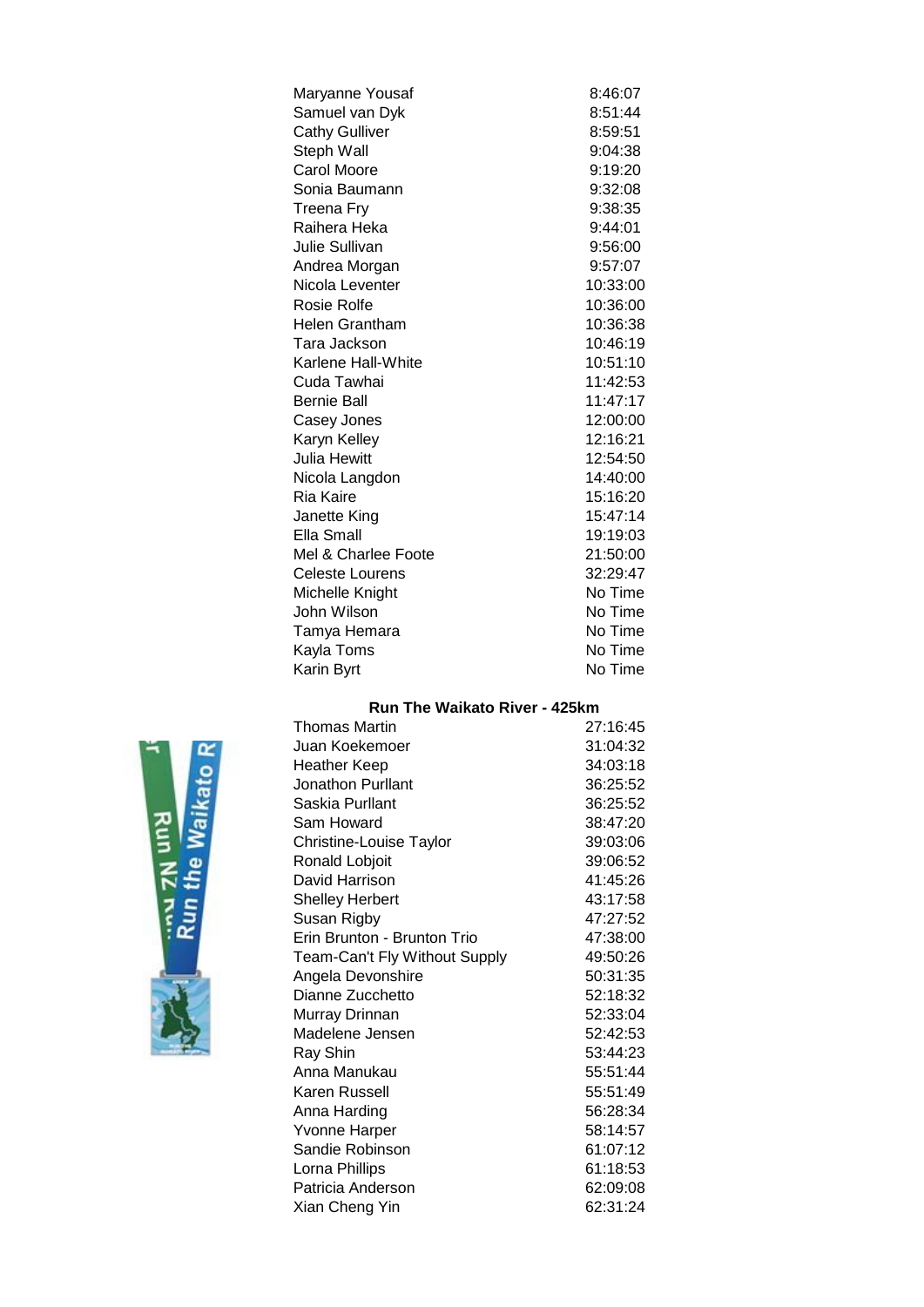| Joce Jones             | 63:39:09  |
|------------------------|-----------|
| Karen Shaw             | 65:20:38  |
| <b>Nicky Douglas</b>   | 66:30:00  |
| <b>Helen Grantham</b>  | 68:04:46  |
| Dianne Neal            | 68:05:39  |
| Carol Moore            | 69:20:39  |
| <b>Sharon Drinnan</b>  | 69:47:02  |
| Liza Macartney         | 73:13:56  |
| Pat Smyth              | 73:40:35  |
| Michelle Coffey        | 74:01:00  |
| <b>Sharron Torrie</b>  | 75:36:48  |
| Wendy Meredith         | 76:44:34  |
| Angela Smith-Bigwood   | 76:47:43  |
| <b>Kim Russell</b>     | 77:55:49  |
| Lisa Andrew            | 78:01:25  |
| Julia Gladwin          | 79:00:49  |
| Lesley Wiseman         | 79:01:40  |
| <b>Sharyn Davey</b>    | 79:09:02  |
| Eileen Collinson       | 79:09:24  |
| Charmayne Johnstone    | 80:17:48  |
| Samuel van Dyk         | 80:18:01  |
| <b>Christine Hall</b>  | 80:37:24  |
| Kay Welsh              | 82:56:10  |
| Gaye Lewis             | 83:49:30  |
| Carol James            | 84:42:38  |
| Belinda Wren           | 85:27:06  |
| Rochelle Broxton       | 94:57:00  |
| Nicola Leventer        | 110:44:00 |
| Briana Meyer-Rochow    | 158:42:30 |
| Leanne Hinton          | 201:35:31 |
| <b>Frances Carey</b>   | No time   |
| <b>Tracey Raututi</b>  | No Time   |
| Kayla Toms             | No Time   |
| Ronald Chen & anna Liu | No Time   |
| Anna Liu               | No Time   |
| <b>Rach Sadler</b>     | No Time   |

# **Run Lake Taupo - 160km**



| <b>Thomas Martin</b>   | 10:32:29 |
|------------------------|----------|
| Juan Koekemoer         | 11:42:29 |
| <b>Stuart Urquhart</b> | 12:52:32 |
| Sam Howard             | 14:11:33 |
| Ronald Lobjoit         | 14:31:38 |
| David Harrison         | 14:48:51 |
| Aaron Douglas          | 14:49:57 |
| Katreena Daniels       | 16:19:25 |
| Sally Houliston        | 16:29:53 |
| Karen Russell          | 16:50:01 |
| <b>Tim Tunnicliffe</b> | 16:56:31 |
| Nicola Leventer        | 17:00:00 |
| Madelene Jensen        | 17:46:12 |
| Dianne Zucchetto       | 18:03:03 |
| Christine Taylor       | 18:12:41 |
| Susan Rigby            | 18:48:02 |
| Chanpen Krua Unruan    | 19:31:00 |
| Ray Shin               | 19:44:15 |
| Dan Bowman             | 19:52:07 |
| Michelle Coffey        | 19:55:00 |
| Jude Huriwai           | 19:57:58 |
|                        |          |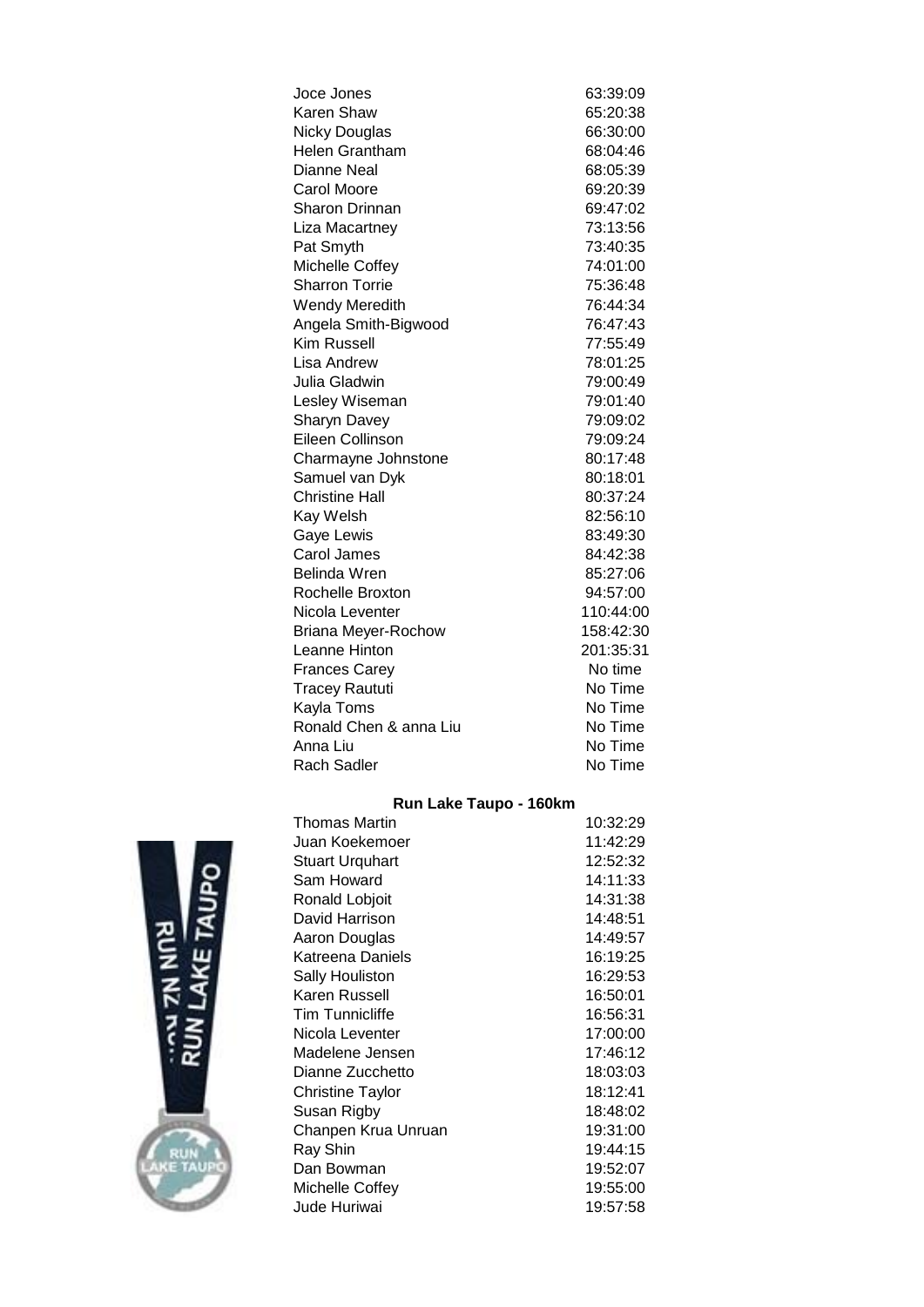| Joce Jones             | 20:18:30 |
|------------------------|----------|
| <b>Shelley Herbert</b> | 20:28:05 |
| Sandie Robinson        | 21:19:53 |
| Erin & Nadia Brunton   | 21:23:44 |
| Yvonne Harper          | 22:07:28 |
| Julie Braybrook        | 22:40:20 |
| Anna Harding           | 23:01:20 |
| Alison King            | 23:17:28 |
| <b>Francina Gomes</b>  | 23:21:42 |
| <b>Dianne Neal</b>     | 24:23:01 |
| Leanne Hinton          | 24:33:51 |
| Amanda Hodge           | 24:40:12 |
| Wendy Meredith         | 25:00:26 |
| Patricia Anderson      | 25:50:01 |
| Lee O'Callaghan        | 25:56:46 |
| <b>Nicky Douglas</b>   | 26:12:24 |
| Danielle Grand         | 26:24:53 |
| Denise Quinney         | 26:42:38 |
| <b>Carol Moore</b>     | 27:58:00 |
| Kim Russell            | 28:20:00 |
| Charmayne Johnstone    | 28:25:49 |
| Eileen Collinson       | 29:17:01 |
| Julia Gladwin          | 29:46:44 |
| Kay Welsh              | 29:51:47 |
| <b>Sharron Torrie</b>  | 30:25:41 |
| Gaye Lewis             | 30:33:26 |
| Josie Parrelli         | 31:50:00 |
| Samuel van Dyk         | 32:07:00 |
| Carol James            | 32:29:51 |
| Rosita Karena          | 32:36:46 |
| <b>Christine Hall</b>  | 32:40:56 |
| <b>Carol Bewley</b>    | 33:23:28 |
| Michelle Knight        | 33:34:00 |
| <b>Heather Keep</b>    | 33:51:20 |
| Lesley Wiseman         | 33:55:00 |
| <b>Cathy Gulliver</b>  | 34:54:21 |
| Angela Devonshire      | 35:50:00 |
| Pat Smyth              | 36:09:30 |
| Sonia Baumann          | 39:33:20 |
| <b>Sharyn Davey</b>    | 41:34:30 |
| <b>Helen Grantham</b>  | 42:56:54 |
| Raihera Heka           | 48:11:48 |
| Rochelle Broxton       | 54:59:48 |
| Ria Kaire              | 67:39:06 |
| Mike Harrison          | 73:03:16 |
| Kayla Toms             | No Time  |
| Rana Heka              | No Time  |

# **Run Mt Taranaki - 148km**



| Thomas Martin    | 9:27:22  |
|------------------|----------|
| Juan Koekemoer   | 10:53:12 |
| Shelley Herbert  | 11:11:35 |
| Cassidy Bishop   | 11:26:52 |
| Glenda Huston    | 11:30:25 |
| Helen Grantham   | 13:08:17 |
| Ronald Lobjoit   | 13:18:00 |
| Sam Howard       | 13:20:25 |
| Dianne Zucchetto | 14:13:42 |
| David Harrison   | 14:41:34 |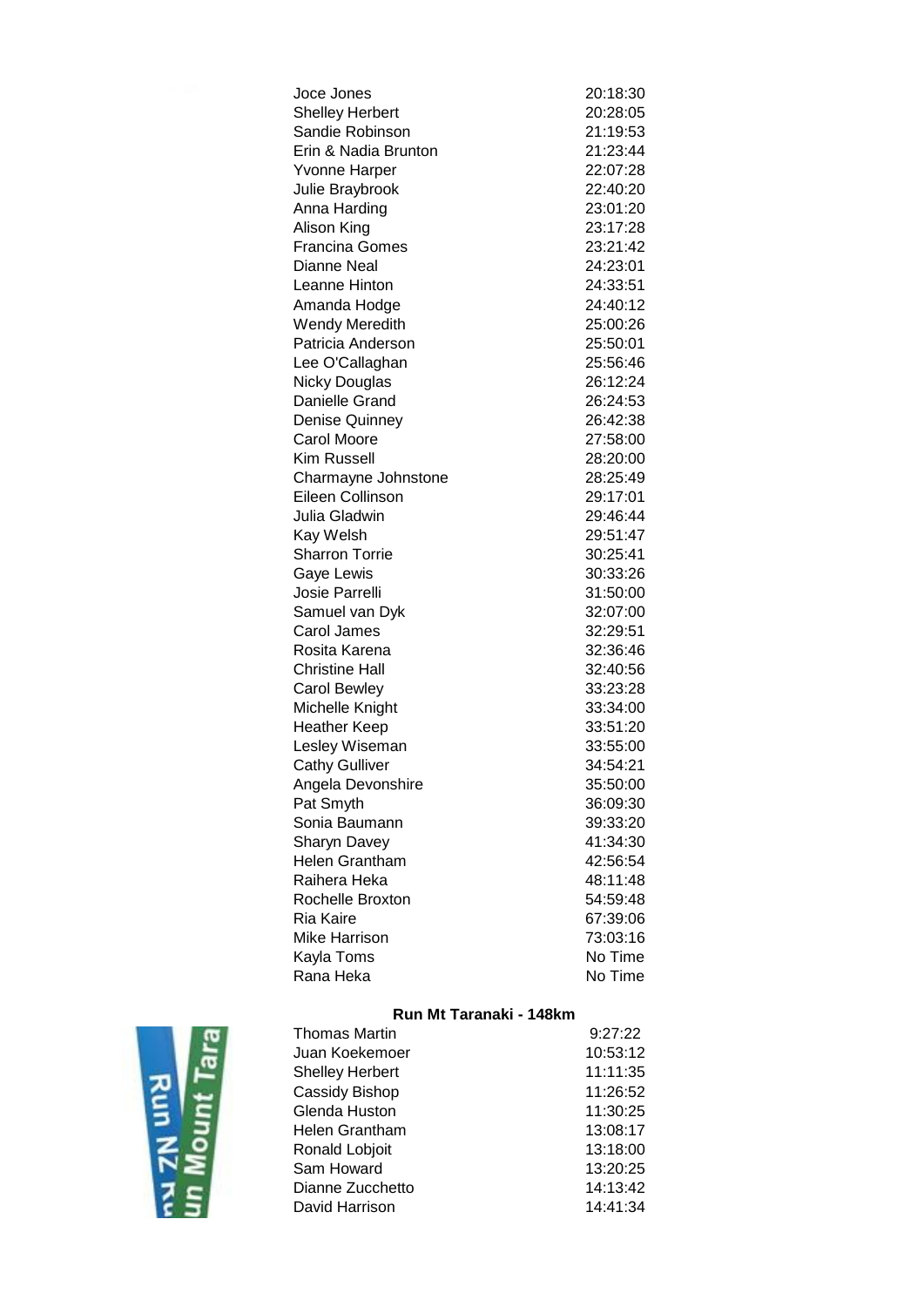

| <b>Rhys Webster</b>                    | 14:43:57             |
|----------------------------------------|----------------------|
| Pat Smyth                              | 15:13:00             |
| Sarah Laurie                           | 15:33:03             |
| Sue Grundy                             | 15:43:51             |
| Carolyn Timmins                        | 16:09:00             |
| Christine-Louise Taylor                | 16:10:56             |
| Erin Brunton - Fab Four                | 16:30:39             |
| Jo Orchard                             | 16:37:14             |
| <b>Charles Green</b>                   | 16:48:04             |
| Dianne Neal                            | 17:36:21             |
| Paula Frearson                         | 17:49:48             |
| Chanpen Krua Unruan                    | 17:59:35             |
| Madelene Jensen                        | 18:12:30             |
| Trevor Harrison                        | 18:15:40             |
| Susan Rigby                            | 18:44:30             |
| Ray Shin                               | 19:45:34             |
| Angela Devonshire                      | 19:45:40             |
| Sandie Robinson                        | 20:22:14             |
| Karen Russell                          | 20:31:14             |
| <b>Mandy Butler</b>                    | 20:53:52             |
| Jude Huriwai                           | 20:59:43             |
| Joce Jones                             | 21:35:35             |
| Anna Harding                           | 21:48:52             |
| Alison King                            | 21:49:58             |
| Yvonne Harper                          | 21:51:24             |
| Tara Jackson                           | 22:32:57             |
| <b>Nicky Douglas</b>                   | 22:56:24             |
| Julz Jameson                           | 22:57:51             |
| Dana Field                             | 23:10:34             |
| Honeydew Caboteja                      | 24:17:40             |
| Val Hobbs                              | 24:21:14             |
| Lesley Wiseman                         | 24:39:24             |
| Michelle Coffey                        | 25:23:00             |
| <b>Francina Gomes</b>                  | 25:47:16             |
| Eileen Collinson                       | 26:03:05             |
| Rosita Karena                          | 26:56:49             |
| Carol Moore                            | 27:09:52             |
| Charmayne Johnstone                    | 27:17:35             |
| <b>Sharron Torrie</b>                  | 27:21:26             |
| Gaye Lewis                             | 28:16:30             |
| <b>Cheree Thomsen</b>                  | 28:49:11             |
| <b>Christine Hall</b>                  | 28:53:11             |
| Patricia Anderson                      | 29:04:22             |
| Kay Welsh                              | 29:08:57             |
| Kim Russell                            | 29:21:00             |
| Samuel van Dyk                         | 29:36:57             |
| Carol James                            | 29:53:08             |
| Karen Walsh                            | 30:05:33             |
| <b>Sharyn Davey</b>                    | 30:29:23             |
| <b>Heather Keep</b>                    | 30:04:16             |
| Julia Gladwin-Adamson                  | 30:45:54             |
| <b>Tracey Richard</b>                  | 31:42:01             |
| Rochelle Broxton                       | 32:57:00             |
| Marie Armstrong                        | 33:37:57             |
| <b>Carol Bewley</b><br>Nicola Leventer | 33:56:49<br>36:11:00 |
| Raihera Heka                           | 44:12:05             |
| <b>Karen Duckett</b>                   | 60:59:59             |
| Ria Kaire                              | 69:32:05             |
|                                        |                      |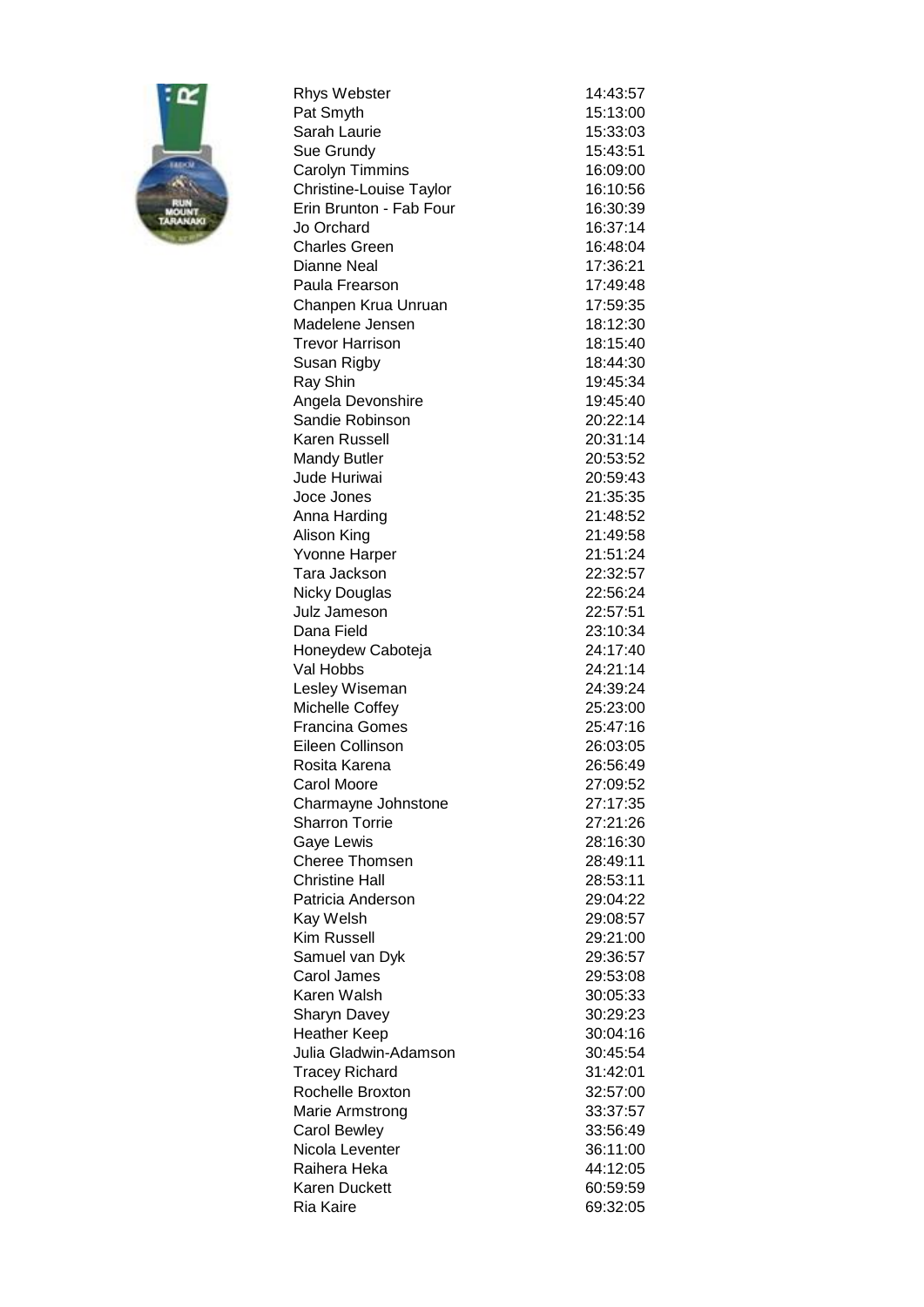| Amanda Hassan         | 242:39:28 |
|-----------------------|-----------|
| <b>Tracey Raututi</b> | No Time   |
| Dawn Franklyn         | No Time   |
| Lara Pollard          | No Time   |
| Julia Hewitt          | No Time   |
| Karin Byrt            | No Time   |
|                       |           |

#### **Run Wellington Bays - 10km**

| Julia Hewitt            | 0:25:32 |
|-------------------------|---------|
| <b>Thomas Martin</b>    | 0:39:40 |
| Ray Shin                | 0:40:23 |
| Juan Koekemoer          | 0:42:13 |
| Phoebe Wilson           | 0:47:46 |
| Dianne Zucchetto        | 0:50:40 |
| Ronald Lobjoit          | 0:53:36 |
| Melissa Patterson       | 0:55:43 |
| Sam Howard              | 0:57:12 |
| <b>Anthony Beckett</b>  | 0:59:21 |
| <b>Gillys Miller</b>    | 0:59:39 |
| <b>Bradley Davies</b>   | 0:59:49 |
| <b>Helen Andrew</b>     | 1:01:12 |
| William Chugg           | 1:02:09 |
| Kylee Habgood           | 1:03:03 |
| <b>Wanda Geldenhuys</b> | 1:03:30 |
| <b>Helen Ouwehand</b>   | 1:03:50 |
| Cassidy Bishop          | 1:03:51 |
| Jenna Beaumont          | 1:04:11 |
| Lesley Wiseman          | 1:04:14 |
| Christine-Louise Taylor | 1:05:37 |
| <b>Helen Grantham</b>   | 1:08:10 |
| <b>Kelly Daley</b>      | 1:08:27 |
| Chanpen Krua Unruan     | 1:09:36 |
| Erica Guido             | 1:15:58 |
| Cyndi Gibb              | 1:16:00 |
| Carianne Keane          | 1:19:07 |
| Rebecca Henare          | 1:20:38 |
| Elyse Wallace           | 1:22:00 |
| Glenda Carnegie         | 1:22:20 |
| Wendy Meredith          | 1:22:35 |
| Marijke Etwell          | 1:24:00 |
| Alison King             | 1:25:39 |
| <b>Dianne Neal</b>      | 1:26:02 |
| Karen Russell           | 1:27:40 |
| Eileen Collinson        | 1:32:05 |
| Angela Devonshire       | 1:35:13 |
| Lynne Curle             | 1:35:25 |
| Lorna Windley           | 1:35:37 |
| <b>Charles Green</b>    | 1:36:02 |
| Carolyn Elliott         | 1:36:48 |
| Joanna Smal             | 1:42:54 |
| Megan Bigg              | 1:45:00 |
| Kristal Guillermo       | 1:46:32 |
| Michelle Selby          | 1:50:03 |
| Vanessa Batt            | 1:50:04 |
| Gaye Lewis              | 1:52:00 |
| Lynda O'Brien           | 1:52:03 |
| Charmayne Johnstone     | 1:52:45 |
| <b>Francina Gomes</b>   | 1:52:58 |
| Janette Beckett         | 1:55:56 |
|                         |         |

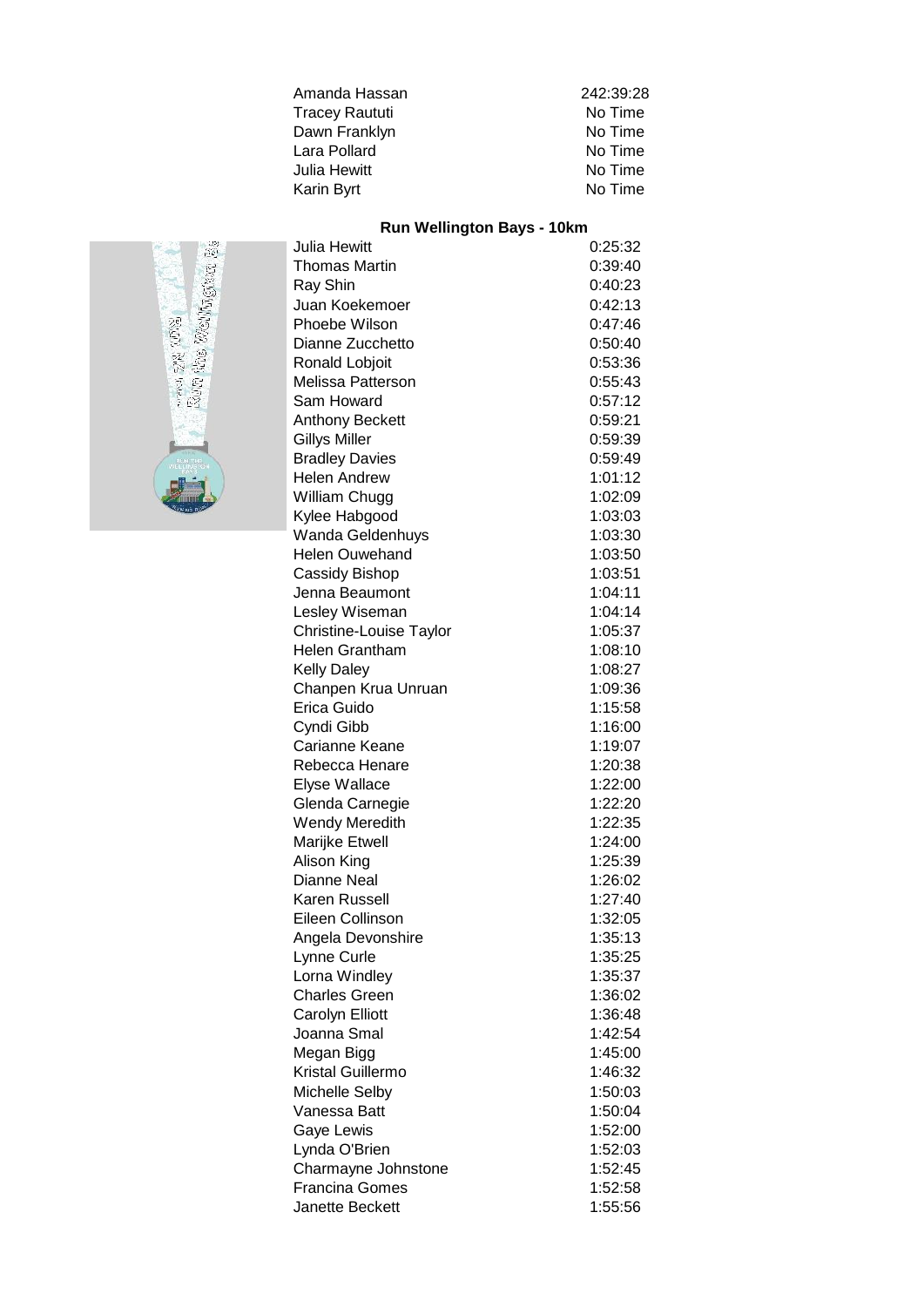| Crista Maitland       | 1:56:44  |
|-----------------------|----------|
| Heather Keep          | 1:56:59  |
| Michelle Coffey       | 2:00:00  |
| Drew Small            | 2:00:07  |
| Christine Hall        | 2:06:18  |
| Patricia Anderson     | 2:06:31  |
| Layla Maitland        | 2:08:40  |
| Samuel van Dyk        | 2:12:20  |
| Carol James           | 2:22:01  |
| Julia Gladwin-Adamson | 2:25:48  |
| Ashleigh Johnston     | 2:28:15  |
| <b>Tim Collinson</b>  | 2:28:15  |
| Julie Sullivan        | 2:34:00  |
| <b>Carol Bewley</b>   | 2:51:50  |
| Celeste Lourens       | 3:24:06  |
| Raihera Heka          | 3:49:00  |
| Brodie Williams       | 12:00:00 |
| Pania Ormsby          | No Time  |
| Mel & Charlee Foote   | No Time  |

## **Run Queen Charlotte - 70km**

| <b>Thomas Martin</b>    | 4:35:24  |
|-------------------------|----------|
| Leon Khan               | 4:42:49  |
| Paul Nobilo             | 5:29:02  |
| Aaron Douglas           | 5:57:30  |
| Cassidy Bishop          | 6:02:01  |
| Ronald Lobjoit          | 6:12:43  |
| Sam Howard              | 6:26:46  |
| Sophie Smith            | 6:37:38  |
| <b>Chris McGill</b>     | 6:38:43  |
| Janine Gomez            | 6:39:24  |
| <b>Iudina Gibbons</b>   | 6:49:31  |
| Lucy Jackson            | 6:49:47  |
| Nadia Withers           | 6:56:00  |
| Melissa Patterson       | 7:08:26  |
| <b>Bunny Lippiatt</b>   | 7:10:10  |
| Anne Theobald           | 7:17:18  |
| Rachael Kavermann       | 7:21:25  |
| Anna McCreadie          | 7:42:25  |
| <b>Charles Green</b>    | 7:44:09  |
| <b>Helen Grantham</b>   | 7:44:19  |
| <b>Shelley Herbert</b>  | 7:47:03  |
| Diane Anderson          | 7:57:03  |
| Kylee Habgood           | 8:03:03  |
| Christine-Louise Taylor | 8:13:13  |
| Jenna Beaumont          | 8:15:46  |
| Aimee Denbee            | 8:23:18  |
| Yvonne Harper           | 8:46:38  |
| Jeanette Neal           | 8:51:07  |
| Tania Lister            | 8:53:01  |
| Kiera Oliver            | 9:03:03  |
| <b>Paulette Farmer</b>  | 9:34:47  |
| Sandie Robinson         | 9:43:53  |
| Joce Jones              | 9:49:08  |
| Alison King             | 9:54:13  |
| Angela Devonshire       | 10:08:20 |
| <b>Geraldine Healy</b>  | 10:22:47 |
| Kevin Higgs             | 10:22:47 |
| Anna Harding            | 10:35:20 |

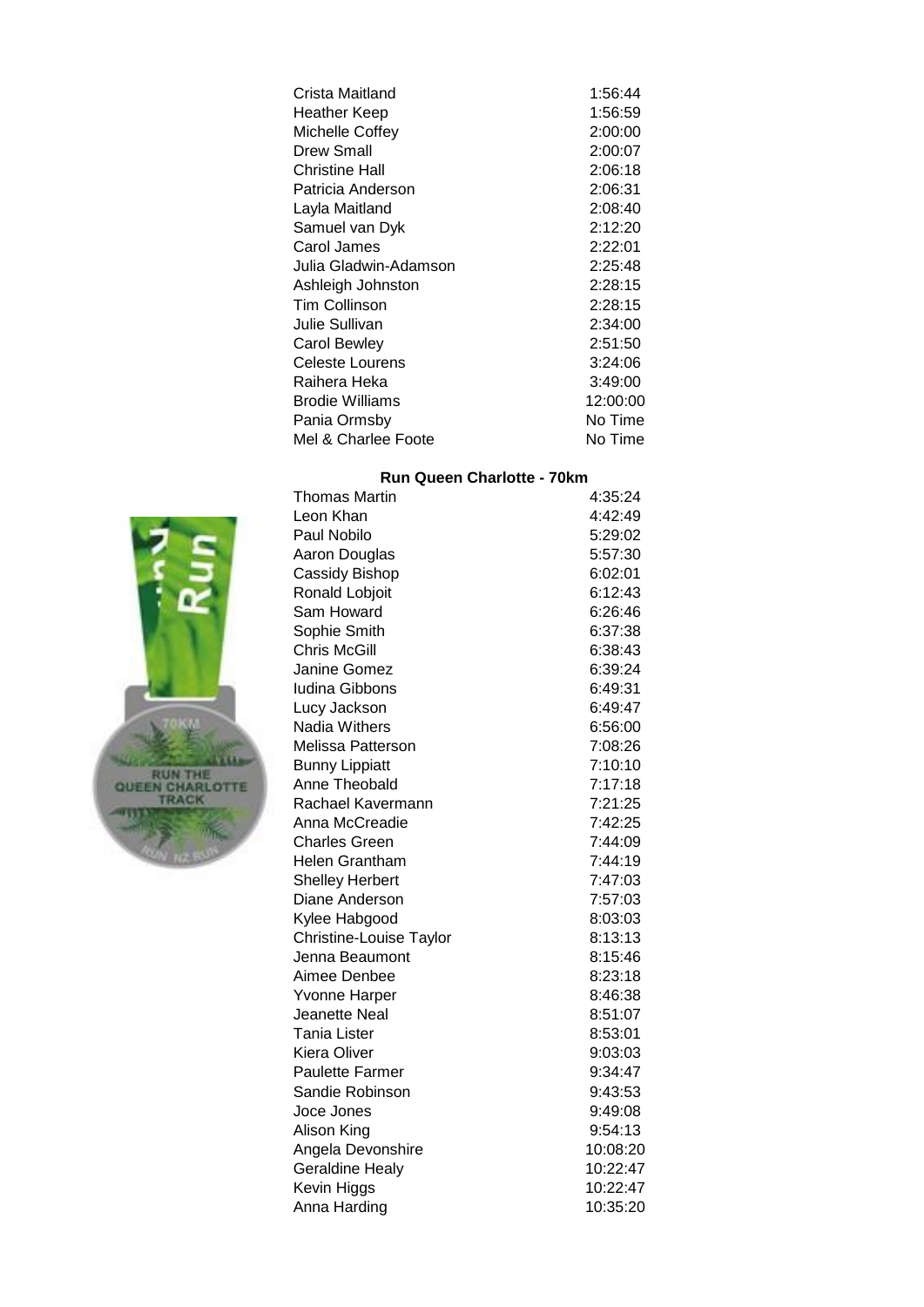| Dianne Woudberg          | 10:51:00 |
|--------------------------|----------|
| Amanda Hodge             | 11:02:14 |
| <b>Francina Gomes</b>    | 11:19:03 |
| Nicky Douglas            | 11:24:43 |
| Val Hobbs                | 11:27:22 |
| <b>Dianne Neal</b>       | 11:33:16 |
| Kelly-Marie Reynish      | 11:35:26 |
| <b>Chrisitne Norton</b>  | 11:52:53 |
| <b>Rachel Denbee</b>     | 12:06:06 |
| Elysia McKay             | 12:06:52 |
| <b>Julie-Anne Shanks</b> | 12:16:24 |
| <b>Jill Quigley</b>      | 12:21:25 |
| <b>Sharron Torrie</b>    | 12:22:10 |
| <b>Rosemond Rose</b>     | 12:22:55 |
| Charmayne Johnstone      | 12:26:47 |
| Karen Lloyd              | 12:28:27 |
| Julia Gladwin-Adamson    | 12:37:39 |
| <b>Carol Moore</b>       | 12:46:40 |
| Eileen Collinson         | 12:49:59 |
| Lara Pollard             | 12:56:08 |
| <b>Bek Lester</b>        | 12:57:20 |
| Liz Gill                 | 12:57:47 |
| Gaye Lewis               | 12:58:00 |
| Kay Welsh                | 13:09:06 |
| Samuel van Dyk           | 13:25:17 |
| Erin Brunton             | 13:30:13 |
| <b>Sharyn Davey</b>      | 13:31:32 |
| Kerry Allanson           | 13:49:27 |
| <b>Sheryl Bayliss</b>    | 13:52:43 |
| Michelle Coffey          | 14:03:00 |
| Christine Hall           | 14:04:31 |
| Carol James              | 14:05:03 |
| Sonia Baumann            | 14:06:37 |
| Jackie Stapp             | 14:10:00 |
| Adrienne White           | 14:10:25 |
| Leanne Hinton            | 14:22:18 |
| Steph Wall               | 14:34:41 |
| Michelle Hunter          | 14:35:39 |
| <b>Carol Bewley</b>      | 14:44:51 |
| Ellan Young              | 14:47:05 |
| Alka Sharma              | 14:48:41 |
| Patricia Anderson        | 15:13:13 |
| <b>Heather Keep</b>      | 15:34:25 |
| Amy Passau               | 17:40:33 |
| Nieza Doel               | 18:04:00 |
| Tara Jackson             | 21:44:13 |
| Kass Harker              | No time  |
| Jacqueline Eastman       | No Time  |
| Angela Bellew            | No Time  |



# **Run The Abel Tasman - 60km**

| Thomas Martin     | 3:50:33 |
|-------------------|---------|
| Melissa Patterson | 5:36:01 |
| Anna McCreadie    | 6:08:25 |
| Rachel Kavermann  | 6:25:15 |
| Aimee Denbee      | 6:39:13 |
| Bethany Fox       | 6:92:85 |
| Tara Jackson      | 7:27:00 |
| Helen Grantham    | 7:39:45 |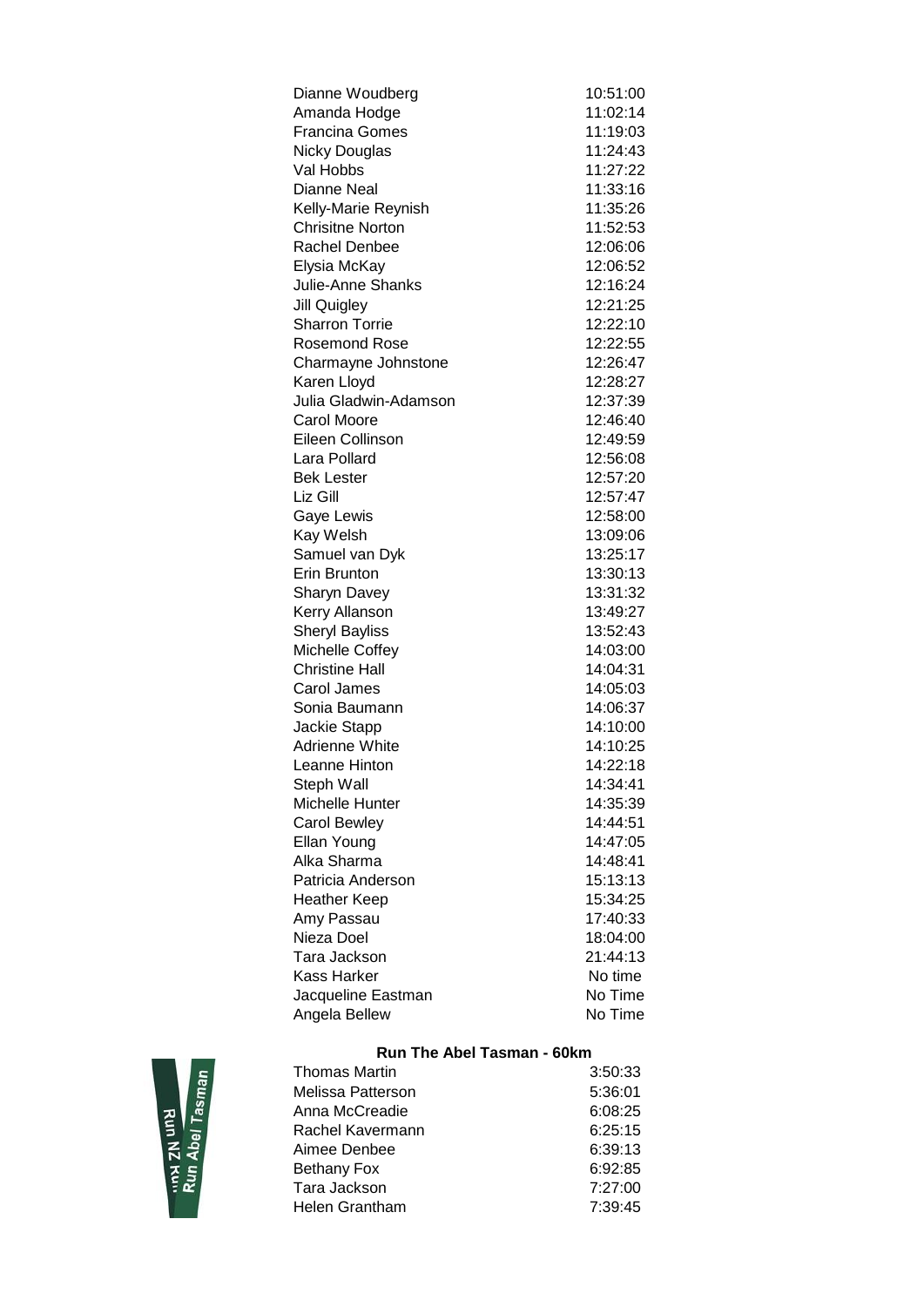

| Danielle Grand          | 8:05:12  |
|-------------------------|----------|
| Dianne Neal             | 8:44:02  |
| <b>Sharron Torrie</b>   | 8:56:12  |
| Karen Russell           | 8:59:34  |
| <b>Christine Norton</b> | 9:30:30  |
| Angela Devonshire       | 10:00:00 |
| Charmayne Johnstone     | 10:08:59 |
| Val Hobbs               | 10:21:55 |
| Patricia Anderson       | 10:23:07 |
| Karen Shaw              | 10:54:58 |
| Julia Gladwin-Adamson   | 11:05:36 |
| Nicole Hickey           | 11:17:11 |
| Kay Welsh               | 11:40:33 |
| <b>Christine Hall</b>   | 11:48:17 |
| Jinean Sinclair         | 11:49:50 |
| Samuel van Dyk          | 11:49:54 |
| Heather Keep            | 12:14:50 |
| Carol James             | 13:01:33 |
| Gaye Lewis              | 13:06:33 |
| <b>Mahsa Mccauley</b>   | 16:29:19 |
| Michelle Knight         | 19:30:00 |
| Celeste Lourens         | 23:47:44 |

# **Run The Heaphy Track - 78km**

| Cassidy Bishop          | 4:31:40  |
|-------------------------|----------|
| <b>Thomas Martin</b>    | 4:54:15  |
| <b>Carin Reeves</b>     | 5:08:03  |
| Leon Khan               | 5:16:40  |
| Jacqueline Eastman      | 7:17:03  |
| Ronald Lobjoit          | 7:33:57  |
| Nadia Withers           | 7:34:00  |
| Sam Howard              | 7:34:39  |
| Lucy Jackson            | 7:50:43  |
| Sophie Smith            | 7:57:19  |
| Christine-Louise Taylor | 8:04:22  |
| Melissa Patterson       | 8:23:13  |
| Diane Anderson          | 8:30:00  |
| Rachael Kavermann       | 8:49:42  |
| <b>Christine Norton</b> | 8:54:27  |
| <b>Shelley Herbert</b>  | 9:26:26  |
| Erin Enright            | 9:44:13  |
| Jenna Beaumont          | 10:00:29 |
| Madelene Jensen         | 10:11:57 |
| Karen Russell           | 10:17:35 |
| Alison King             | 10:26:16 |
| <b>Helen Grantham</b>   | 10:27:07 |
| Sandie Robinson         | 10:34:42 |
| Joce Jones              | 10:35:34 |
| Aimee Denbee            | 10:36:25 |
| David Harrison          | 10:42:25 |
| Kevin Higgs             | 10:43:38 |
| Erin Brunton            | 10:50:17 |
| Jenny Allan             | 11:16:21 |
| <b>Geraldine Healy</b>  | 11:42:07 |
| Patricia Anderson       | 11:55:54 |
| Gail Punselie           | 11:56:48 |
| Kylee Habgood           | 12:00:00 |
| Lesley Wiseman          | 12:05:29 |
| Michelle Coffey         | 12:08:00 |
|                         |          |

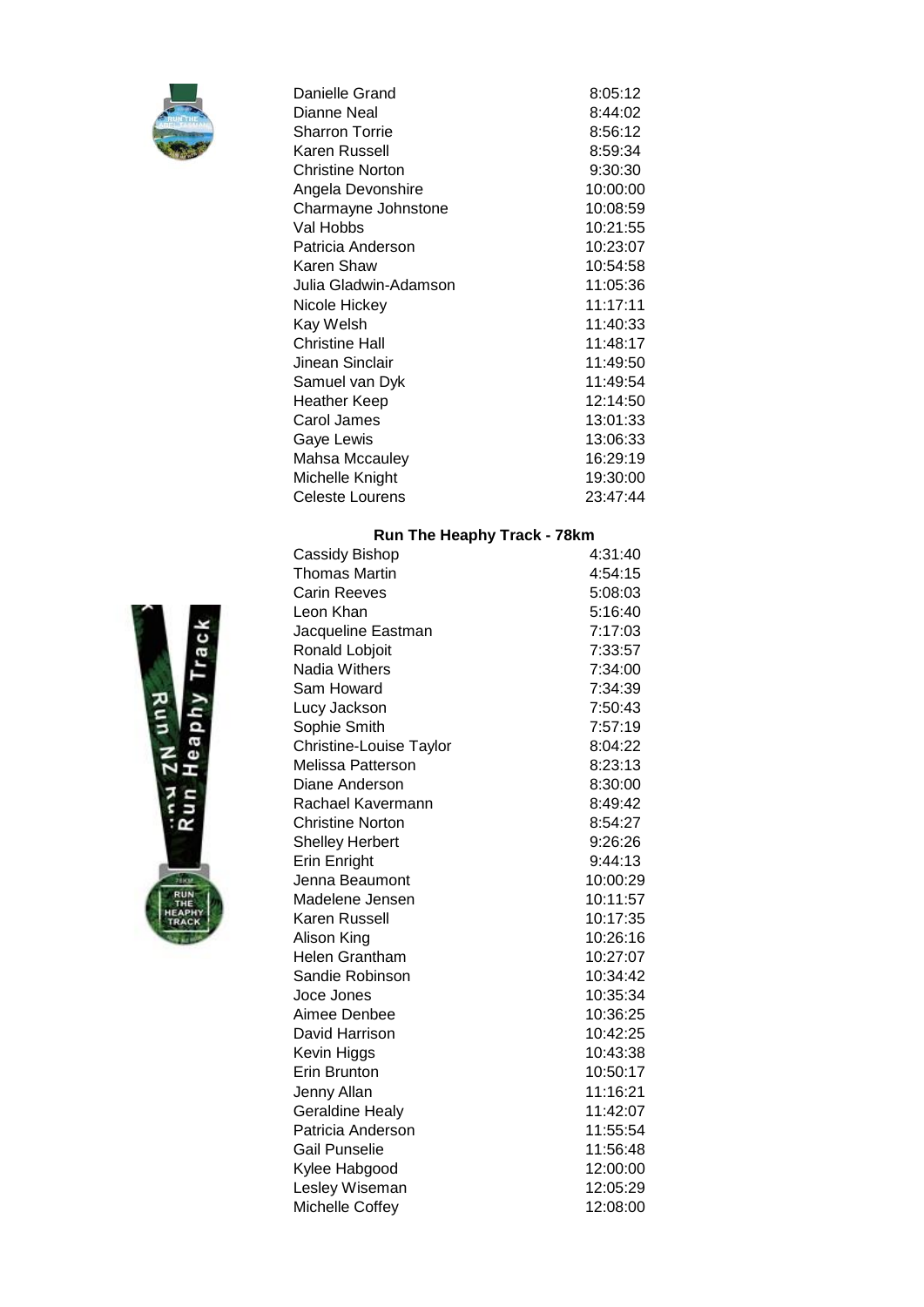| Karen Shaw            | 12:17:33 |
|-----------------------|----------|
| Rachel Denbee         | 12:28:25 |
| Dianne Neal           | 12:39:34 |
| <b>Yvonne Harper</b>  | 12:50:46 |
| <b>Rosemond Rose</b>  | 12:51:19 |
| Angela Devonshire     | 13:02:34 |
| Rachel Blennerhassett | 13:03:10 |
| Dianne Woudberg       | 13:17:00 |
| Sharron Torrie        | 13:21:14 |
| Charmayne Johnstone   | 13:27:18 |
| Amanda Hodge          | 13:45:20 |
| Jo Little             | 13:51:25 |
| Liz Gill              | 13:57:24 |
| Sonia Baumann         | 14:01:01 |
| Dianne Holmwood       | 14:09:00 |
| Christine Hall        | 14:18:26 |
| Anina Cowie           | 14:24:43 |
| Samuel van Dyk        | 14:25:29 |
| Carol Moore           | 14:27:43 |
| Val Hobbs             | 14:27:50 |
| Julia Gladwin         | 14:33:18 |
| Kay Welsh             | 14:48:09 |
| Gaye Lewis            | 15:11:00 |
| Adrienne White        | 15:15:23 |
| Jenny Packham         | 15:26:28 |
| Eileen Collinson      | 15:44:09 |
| Amanda Hassan         | 15:46:50 |
| Tara Jackson          | 16:17:39 |
| Marie Heaphy          | 16:17:46 |
| Carol James           | 17:31:35 |
| <b>Heather Keep</b>   | 17:47:28 |
| <b>Carol Bewley</b>   | 20:29:42 |
| Kass Harker           | No Time  |

## **Run the West Coast Wilderness Trail - 131km**

| Thomas Martin          | 8:21:43  |
|------------------------|----------|
| Leon Khan              | 8:49:38  |
| Jacqueline Eastman     | 10:10:14 |
| Sam Howard             | 11:30:53 |
| Ronald Lobjoit         | 11:44:32 |
| Cassidy Bishop         | 12:14:53 |
| <b>Shane Genet</b>     | 13:58:09 |
| Diane Anderson         | 14:09:33 |
| Rachael Kavermann      | 14:10:05 |
| Jenna Beaumont         | 14:49:07 |
| Christine-Louise Tayor | 14:54:31 |
| Anna McCreadie         | 15:01:00 |
| <b>Shelley Herbert</b> | 15:14:12 |
| Karen Russell          | 15:23:58 |
| Aimee Denbee           | 15:41:19 |
| Susan Rigby            | 16:24:30 |
| Carol Evans            | 16:42:19 |
| Joce Jones             | 16:44:19 |
| Vicky Youngman         | 16:47:30 |
| Christine Norton       | 16:51:50 |
| Kylee Habgood          | 17:09:11 |
| Kevin Higgs            | 17:36:42 |
| <b>Geraldine Healy</b> | 17:36:42 |
| Helen Grantham         | 18:13:35 |
|                        |          |

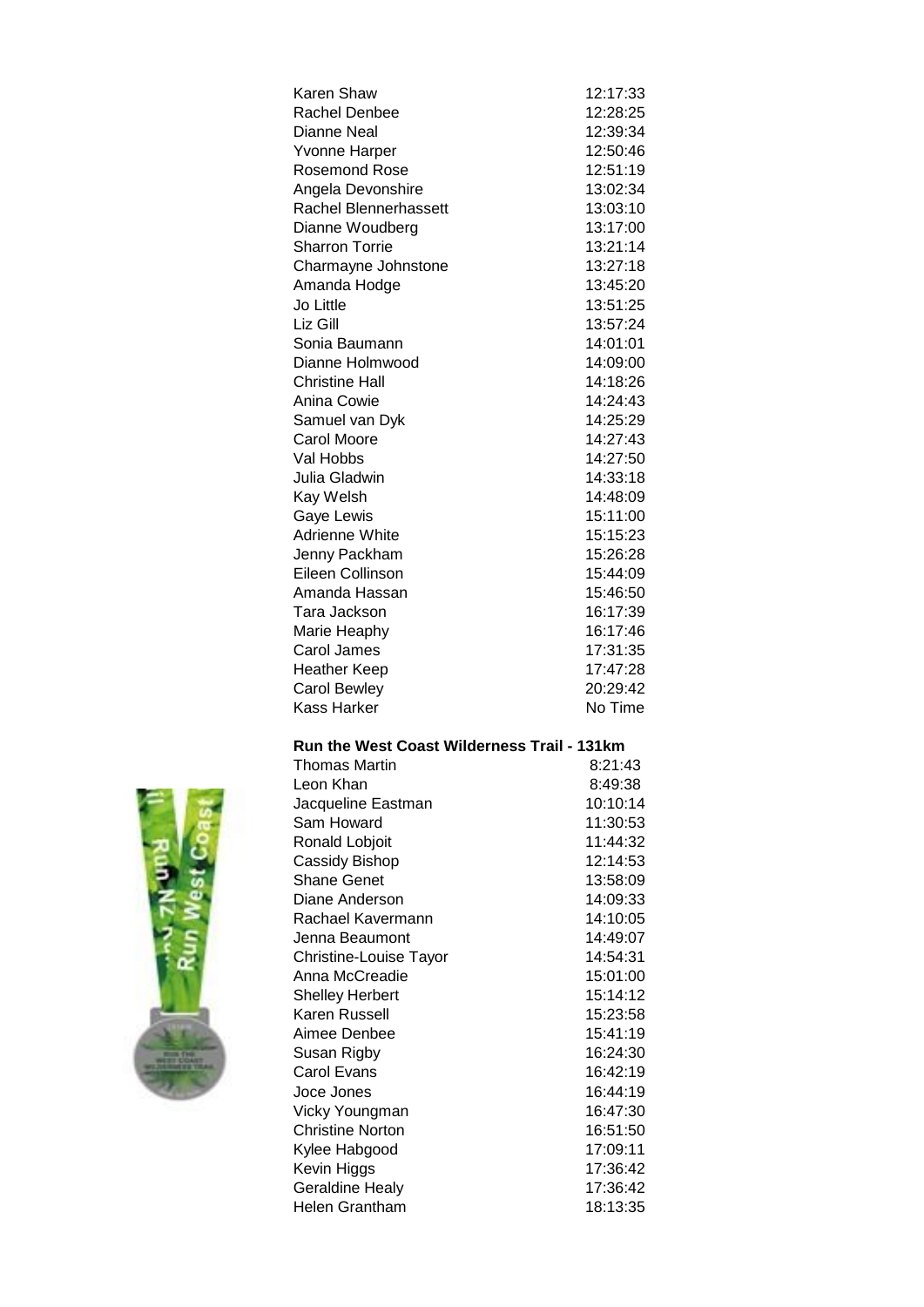| Mark Young            | 18:23:47 |
|-----------------------|----------|
| Alison King           | 18:29:12 |
| Sandie Robinson       | 18:50:39 |
| Madelene Jensen       | 18:59:36 |
| Tara Jackson          | 19:38:25 |
| Michelle Hunter       | 19:47:13 |
| <b>Rachel Denbee</b>  | 19:58:02 |
| Dianne Neal           | 20:16:33 |
| Angela Devonshire     | 20:17:20 |
| Michelle Coffey       | 20:22:00 |
| Patricia Anderson     | 20:29:46 |
| Erin Brunton          | 21:07:11 |
| Yvonne Harper         | 21:42:45 |
| <b>Sharron Torrie</b> | 21:51:44 |
| Charmayne Johnstone   | 21:53:50 |
| Val Hobbs             | 22:01:58 |
| Lesley Wiseman        | 22:21:07 |
| <b>Carol Moore</b>    | 22:45:19 |
| Karen Shaw            | 23:01:30 |
| Dianne Woudberg       | 23:07:00 |
| Kay Welsh             | 23:27:51 |
| <b>Gail Punselie</b>  | 23:41:09 |
| Dion Cruse            | 23:46:20 |
| Samuel van Dyk        | 24:18:56 |
| <b>Christine Hall</b> | 24:33:53 |
| Ellan Young           | 24:36:51 |
| Karyn Vos             | 24:46:20 |
| Thomas Vos            | 24:46:29 |
| Lara Pollard          | 24:49:44 |
| Eileen Collinson      | 25:10:51 |
| Liz Gill              | 25:13:05 |
| <b>Heather Keep</b>   | 26:03:22 |
| Julia Gladwin-Adamson | 26:56:02 |
| Carol James           | 28:11:58 |
| Sonia Baumann         | 28:27:42 |
| Katie Baxter          | 28:37:55 |
| Gaye Lewis            | 28:45:00 |
| <b>Carol Bewley</b>   | 31:04:02 |
| <b>Kass Harker</b>    | No Time  |
| John Woodward         | No Time  |
| <b>Hazel Phillips</b> | No Time  |
| Jenny Allan           | No Time  |
|                       |          |

# **Run Christchurch City - 10km**

| Ray Shin              | 0:39:13 |
|-----------------------|---------|
| <b>Thomas Martin</b>  | 0:39:15 |
| Ronald Lobjolt        | 0:52:33 |
| Bernie Ball           | 0:55:35 |
| Sam Howard            | 0:56:13 |
| Melissa Patterson     | 0:56:39 |
| Melissa Patterson     | 0:57:38 |
| Caleb Jones           | 1:00:30 |
| <b>Bradley Davies</b> | 1:01:37 |
| Kylee Habgood         | 1:03:22 |
| Alicia Greacen        | 1:05:00 |
| Kassie Greacen        | 1:05:00 |
| Michelle Lawson       | 1:05:52 |
| Rebecca Huddy         | 1:06:08 |
| Wanda Geldenhuys      | 1:07:33 |

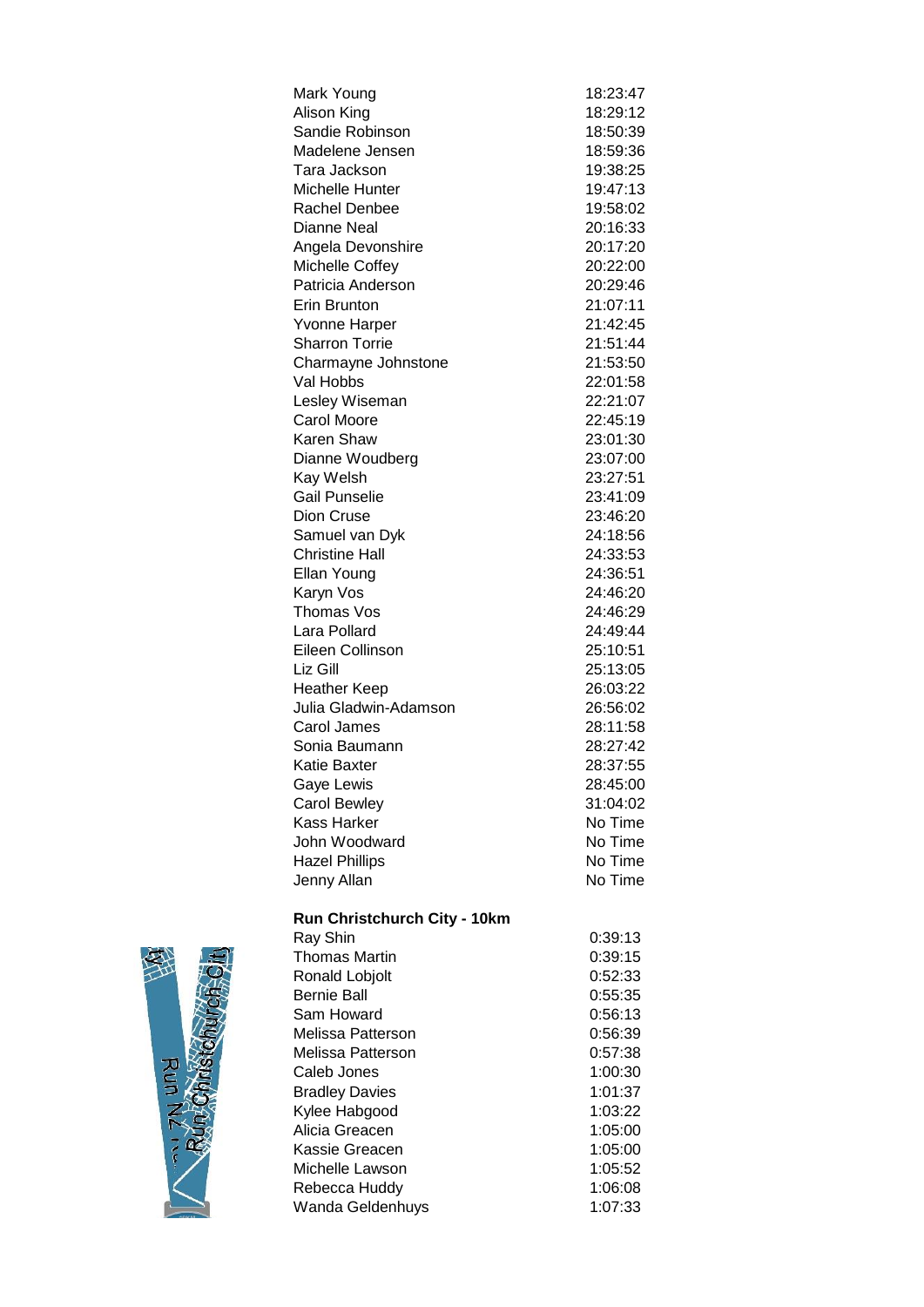

| Cassidy Bishop                    | 1:07:55 |
|-----------------------------------|---------|
| <b>Helen Grantham</b>             | 1:10:10 |
| Marijke Etwell                    | 1:10:11 |
| <b>Briony O'Farrell</b>           | 1:10:35 |
| Kim April Dingel                  | 1:11:01 |
| Deb McFadyen                      | 1:13:13 |
| <b>Harley Fletcher</b>            | 1:15:00 |
| Paul Copplestone                  | 1:17:31 |
| Philappa Clark                    | 1:19:54 |
| <b>Te Aroha Cook</b>              | 1:20:55 |
| Angela Devonshire                 | 1:22:22 |
| Wendy Meredith                    | 1:22:39 |
| <b>Carol Moore</b>                | 1:25:22 |
| Lim Mui Yee                       | 1:28:01 |
| Michelle Coffey                   | 1:30:00 |
| Lorna Windley                     | 1:31:00 |
| Lynne Curle                       | 1:33:38 |
| Julia Gladwin-Adamson             | 1:35:52 |
| <b>Christine Hall</b>             | 1:37:24 |
| Erin Brunton                      | 1:38:26 |
| Glenda Carnegie                   | 1:38:46 |
| <b>Julie Sullivan</b>             | 1:42:00 |
| Charmayne Johnstone               | 1:42:33 |
| Grace Carnegie                    | 1:44:41 |
| Eileen Collinson                  | 1:45:39 |
| Dianne Neal                       | 1:49:33 |
| Kirstyn Tait                      | 1:52:35 |
| Patricia Anderson                 | 1:56:45 |
| Samuel van Dyk                    | 1:57:13 |
| Gaye Lewis                        | 1:59:00 |
| Jo Smal                           | 2:04:02 |
| Sarah Booth                       | 2:09:00 |
| <b>Kristal Precious Guillermo</b> | 2:10:10 |
| <b>Heather Keep</b>               | 2:12:16 |
| <b>Carol James</b>                | 2:12:44 |
| <b>Austin Cherry</b>              | 2:19:00 |
| Penny Cherry                      | 2:19:00 |
| <b>Willow Cherry</b>              | 2:19:00 |
| Danielle Chapman                  | 2:27:44 |
| Samantha Luafutu                  | 2:35:53 |
| <b>Celeste Lourens</b>            | 2:37:52 |
| <b>Brodie Williams</b>            | 3:18:39 |
| <b>Carol Bewley</b>               | 3:25:47 |
| Liz Gill                          | 4:27:52 |
| Nakita Smaling                    | 6:06:06 |
| Pania Ormsby                      | No Time |
| <b>Kass Harker</b>                | No time |
| <b>Charlee &amp; Mel Foote</b>    | No Time |
| <b>Heather Cumming</b>            | No time |



# **Run The Clutha River - 338km**

| Cassidy Bishop        | 12:35:47 |
|-----------------------|----------|
| Eileen Collinson      | 27:08:08 |
| Sam Howard            | 29:55:03 |
| Sarah MacKay          | 31:18:36 |
| <b>Ronald Lobjolt</b> | 31:59:32 |
| Shelley Herbert       | 33:24:41 |
| Dianne Neal           | 33:48:10 |
|                       |          |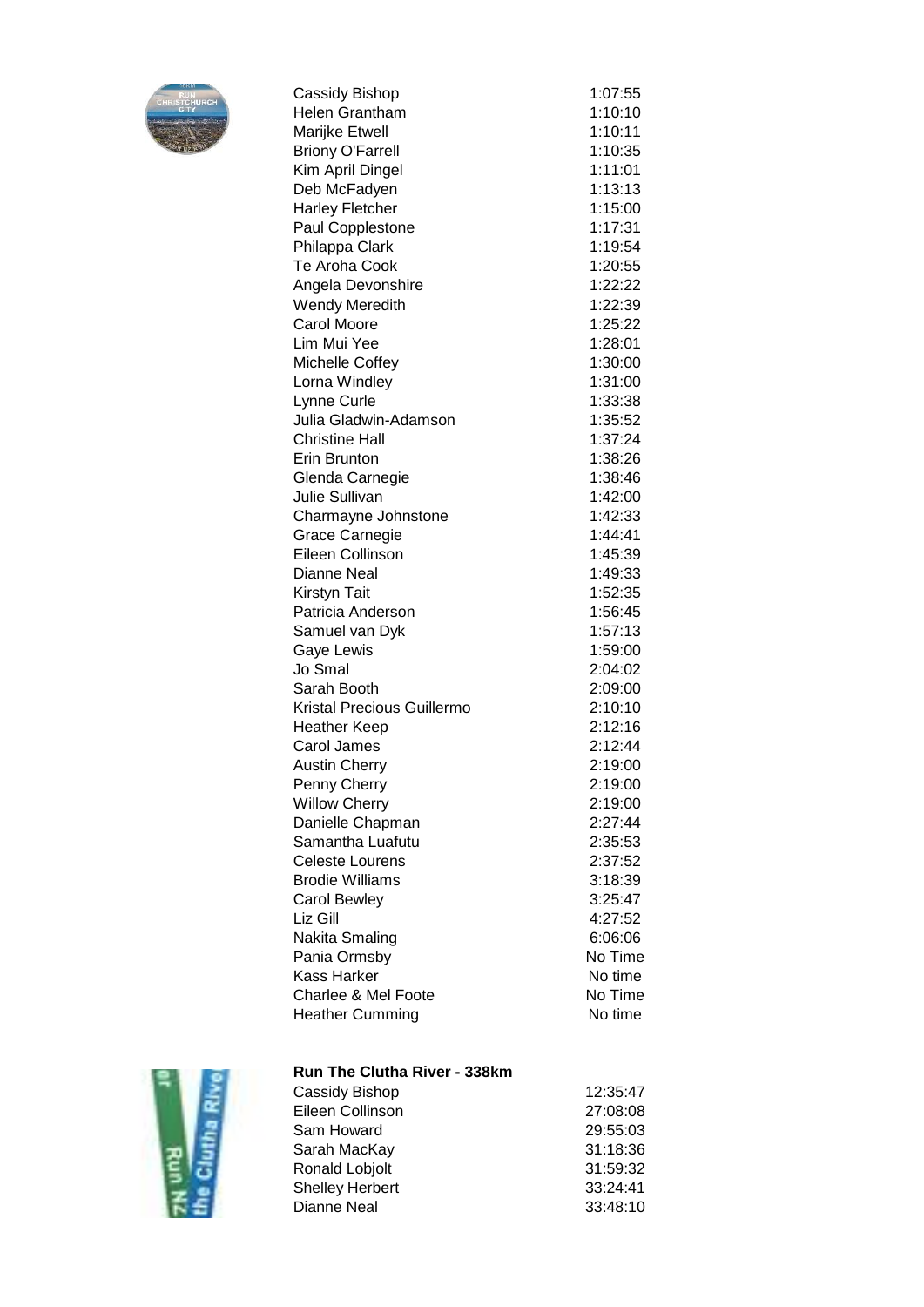

| <b>Gillys Miller</b>    | 34:40:32  |
|-------------------------|-----------|
| Carol Evans             | 36:05:07  |
| <b>Karen Rusell</b>     | 36:53:47  |
| Christine-Louise Taylor | 37:14:18  |
| Susan Rigby             | 39:51:10  |
| Aimee Denbee            | 40:35:53  |
| Madelene Jensen         | 44:00:25  |
| Joce Jones              | 44:15:19  |
| Kelly Bensley           | 45:24:52  |
| Kylee Habgood           | 47:22:16  |
| <b>Yvonne Harper</b>    | 47:31:57  |
| Sandie Robinson         | 48:54:28  |
| Angela Devonshire       | 49:12:00  |
| <b>Geraldine Healy</b>  | 50:11:21  |
| Kevin Higgs             | 50:11:21  |
| Tara Jackson            | 50:51:09  |
| Alison King             | 51:08:23  |
| <b>Tracey Coertse</b>   | 52:18:04  |
| Helen Grantham          | 52:53:20  |
| Liz Gill                | 53:46:21  |
| Erin Brunton            | 55:22:21  |
| <b>Michelle Coffey</b>  | 55:29:00  |
| Valerie Hobbs           | 55:47:49  |
| Charmayne Johnstone     | 57:38:40  |
| <b>Carol Moore</b>      | 57:42:00  |
| <b>Wendy Meredith</b>   | 60:07:44  |
| <b>Gail Punselie</b>    | 60:19:53  |
| <b>Sharron Torrie</b>   | 61:15:34  |
| Rachael Kelly           | 62:04:33  |
| Gaye Lewis              | 64:07:21  |
| Kay Welsh               | 64:39:15  |
| <b>Christine Hall</b>   | 65:43:38  |
| <b>Heather Keep</b>     | 68:52:50  |
| Carol James             | 69:19:47  |
| Sonia Baumann           | 74:40:03  |
| Julia Gladwin           | 123:31:22 |
| <b>Kass Harker</b>      | No Time   |
|                         |           |



|  | <b>Run The Queenstown Loop - 30km</b> |  |  |
|--|---------------------------------------|--|--|
|--|---------------------------------------|--|--|

| Thomas Martin           | 1:55:47 |
|-------------------------|---------|
| Melissa Patterson       | 2:50:30 |
| Wanda Geldenhuys        | 3:04:35 |
| Rachael Kavermann       | 3:05:56 |
| <b>Helen Grantham</b>   | 3:30:40 |
| Lesley Wiseman          | 3:56:48 |
| Dianne Neal             | 4:28:34 |
| Nicola Smith            | 4:42:00 |
| Carol Moore             | 4:42:46 |
| <b>Christine Norton</b> | 4:44:06 |
| Karen Russell           | 4:45:37 |
| Julie Sullivan          | 4:47:00 |
| Charmayne Johnstone     | 5:32:02 |
| Eileen Collinson        | 5:35:42 |
| Patricia Anderson       | 5:48:49 |
| <b>Christine Hall</b>   | 5:54:44 |
| Samuel van Dyk          | 5:55:01 |
| Gaye Lewis              | 6:04:26 |
| Carol James             | 6:21:20 |
| Carol Bewley            | 6:40:24 |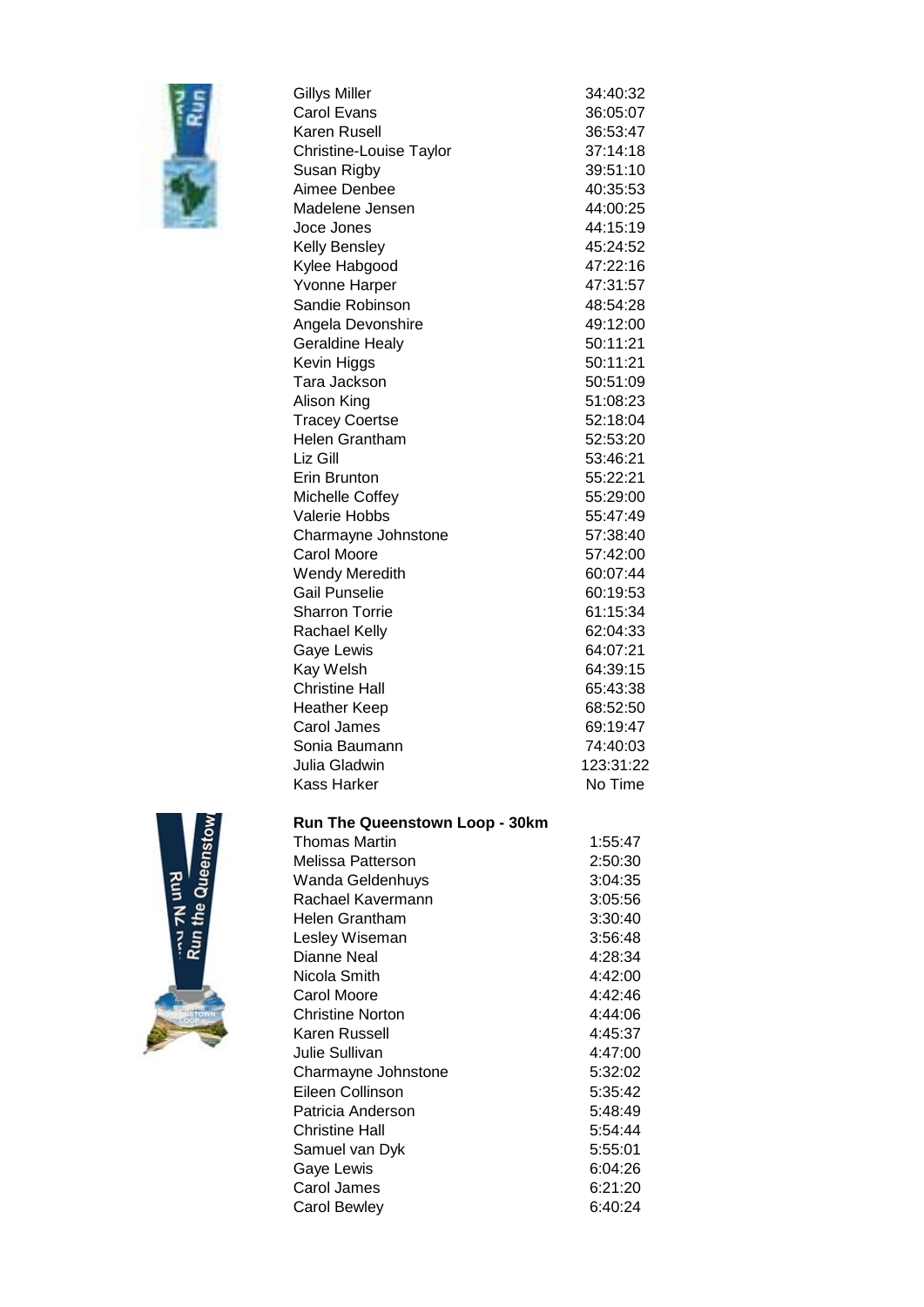| 6:45:05 |
|---------|
| 9:10:01 |
| 9:37:48 |
| No Time |
| No Time |
|         |



| <b>Thomas Martin</b><br>3:31:16<br>Leon Khan<br>3:38:31<br>Sally Houliston<br>4:24:19<br>Cassidy Bishop<br>4:28:59<br>Jacqueline Eastman<br>4:45:03<br>Sam Howard<br>4:52:54<br>Melissa Patterson<br>4:59:40<br>Ronald Lobjoit<br>5:03:00<br><b>Charles Green</b><br>5:09:14<br>Dylan Amyes<br>5:22:55<br>Katrina McKinlay<br>5:34:51<br>Rachael Kavermann<br>5:36:58<br>Aimee Denbee<br>5:38:15<br>Nicole Hickey<br>5:39:36<br>5:58:16<br><b>Theresa Fuchs</b><br>6:05:39<br>6:14:40<br>Diane Anderson<br>6:15:36<br>6:22:49<br>Tara Jackson<br>6:34:50<br><b>Kirsten Stuere</b><br>6:34:53<br>6:40:41<br>Jenna Beaumont<br>Natalie Wilson<br>6:50:55<br>Karen Russell<br>6:52:20<br>Elaine de Gouw<br>6:53:00<br><b>Susan Kidston</b><br>6:55:14<br>Danelle Kiff<br>7:02:00<br>Jason Donald<br>7:05:28<br>7:13:06<br><b>Petra Gilbert</b><br>7:16:06<br>7:18:12<br>7:18:12<br><b>Jess Pussell</b><br>7:19:35<br>7:19:52<br>7:21:23<br>William Chugg<br>7:22:40<br>Rachel Meerkerk<br>7:46:36<br><b>Darryl Cowens</b><br>7:49:52<br><b>Gail Punselie</b><br>7:59:06<br>Liz Gill<br>8:00:41<br>Sandie Robinson<br>8:05:33<br>8:08:57<br><b>Rosemond Rose</b><br>Amanda Hodge<br>8:10:24<br>Tania Smyth<br>8:12:29<br>8:18:39<br>Alison King<br>8:20:52<br>Val Hobbs<br><b>Christine Norton</b><br>8:27:18<br>8:30:47<br><b>Yvonne Harper</b><br><b>Francina Gomes</b><br>8:32:16<br><b>Bronwyn Chittock</b><br>8:33:48 |                                  |  |
|------------------------------------------------------------------------------------------------------------------------------------------------------------------------------------------------------------------------------------------------------------------------------------------------------------------------------------------------------------------------------------------------------------------------------------------------------------------------------------------------------------------------------------------------------------------------------------------------------------------------------------------------------------------------------------------------------------------------------------------------------------------------------------------------------------------------------------------------------------------------------------------------------------------------------------------------------------------------------------------------------------------------------------------------------------------------------------------------------------------------------------------------------------------------------------------------------------------------------------------------------------------------------------------------------------------------------------------------------------------------------------------------------------------------|----------------------------------|--|
|                                                                                                                                                                                                                                                                                                                                                                                                                                                                                                                                                                                                                                                                                                                                                                                                                                                                                                                                                                                                                                                                                                                                                                                                                                                                                                                                                                                                                        |                                  |  |
|                                                                                                                                                                                                                                                                                                                                                                                                                                                                                                                                                                                                                                                                                                                                                                                                                                                                                                                                                                                                                                                                                                                                                                                                                                                                                                                                                                                                                        |                                  |  |
|                                                                                                                                                                                                                                                                                                                                                                                                                                                                                                                                                                                                                                                                                                                                                                                                                                                                                                                                                                                                                                                                                                                                                                                                                                                                                                                                                                                                                        |                                  |  |
|                                                                                                                                                                                                                                                                                                                                                                                                                                                                                                                                                                                                                                                                                                                                                                                                                                                                                                                                                                                                                                                                                                                                                                                                                                                                                                                                                                                                                        |                                  |  |
|                                                                                                                                                                                                                                                                                                                                                                                                                                                                                                                                                                                                                                                                                                                                                                                                                                                                                                                                                                                                                                                                                                                                                                                                                                                                                                                                                                                                                        |                                  |  |
|                                                                                                                                                                                                                                                                                                                                                                                                                                                                                                                                                                                                                                                                                                                                                                                                                                                                                                                                                                                                                                                                                                                                                                                                                                                                                                                                                                                                                        |                                  |  |
|                                                                                                                                                                                                                                                                                                                                                                                                                                                                                                                                                                                                                                                                                                                                                                                                                                                                                                                                                                                                                                                                                                                                                                                                                                                                                                                                                                                                                        |                                  |  |
|                                                                                                                                                                                                                                                                                                                                                                                                                                                                                                                                                                                                                                                                                                                                                                                                                                                                                                                                                                                                                                                                                                                                                                                                                                                                                                                                                                                                                        |                                  |  |
|                                                                                                                                                                                                                                                                                                                                                                                                                                                                                                                                                                                                                                                                                                                                                                                                                                                                                                                                                                                                                                                                                                                                                                                                                                                                                                                                                                                                                        |                                  |  |
|                                                                                                                                                                                                                                                                                                                                                                                                                                                                                                                                                                                                                                                                                                                                                                                                                                                                                                                                                                                                                                                                                                                                                                                                                                                                                                                                                                                                                        |                                  |  |
|                                                                                                                                                                                                                                                                                                                                                                                                                                                                                                                                                                                                                                                                                                                                                                                                                                                                                                                                                                                                                                                                                                                                                                                                                                                                                                                                                                                                                        |                                  |  |
|                                                                                                                                                                                                                                                                                                                                                                                                                                                                                                                                                                                                                                                                                                                                                                                                                                                                                                                                                                                                                                                                                                                                                                                                                                                                                                                                                                                                                        |                                  |  |
|                                                                                                                                                                                                                                                                                                                                                                                                                                                                                                                                                                                                                                                                                                                                                                                                                                                                                                                                                                                                                                                                                                                                                                                                                                                                                                                                                                                                                        |                                  |  |
|                                                                                                                                                                                                                                                                                                                                                                                                                                                                                                                                                                                                                                                                                                                                                                                                                                                                                                                                                                                                                                                                                                                                                                                                                                                                                                                                                                                                                        |                                  |  |
|                                                                                                                                                                                                                                                                                                                                                                                                                                                                                                                                                                                                                                                                                                                                                                                                                                                                                                                                                                                                                                                                                                                                                                                                                                                                                                                                                                                                                        | Ann Fenner                       |  |
|                                                                                                                                                                                                                                                                                                                                                                                                                                                                                                                                                                                                                                                                                                                                                                                                                                                                                                                                                                                                                                                                                                                                                                                                                                                                                                                                                                                                                        |                                  |  |
|                                                                                                                                                                                                                                                                                                                                                                                                                                                                                                                                                                                                                                                                                                                                                                                                                                                                                                                                                                                                                                                                                                                                                                                                                                                                                                                                                                                                                        | Christine-Louise Taylor          |  |
|                                                                                                                                                                                                                                                                                                                                                                                                                                                                                                                                                                                                                                                                                                                                                                                                                                                                                                                                                                                                                                                                                                                                                                                                                                                                                                                                                                                                                        |                                  |  |
|                                                                                                                                                                                                                                                                                                                                                                                                                                                                                                                                                                                                                                                                                                                                                                                                                                                                                                                                                                                                                                                                                                                                                                                                                                                                                                                                                                                                                        | Nadia Withers                    |  |
|                                                                                                                                                                                                                                                                                                                                                                                                                                                                                                                                                                                                                                                                                                                                                                                                                                                                                                                                                                                                                                                                                                                                                                                                                                                                                                                                                                                                                        |                                  |  |
|                                                                                                                                                                                                                                                                                                                                                                                                                                                                                                                                                                                                                                                                                                                                                                                                                                                                                                                                                                                                                                                                                                                                                                                                                                                                                                                                                                                                                        |                                  |  |
|                                                                                                                                                                                                                                                                                                                                                                                                                                                                                                                                                                                                                                                                                                                                                                                                                                                                                                                                                                                                                                                                                                                                                                                                                                                                                                                                                                                                                        |                                  |  |
|                                                                                                                                                                                                                                                                                                                                                                                                                                                                                                                                                                                                                                                                                                                                                                                                                                                                                                                                                                                                                                                                                                                                                                                                                                                                                                                                                                                                                        |                                  |  |
|                                                                                                                                                                                                                                                                                                                                                                                                                                                                                                                                                                                                                                                                                                                                                                                                                                                                                                                                                                                                                                                                                                                                                                                                                                                                                                                                                                                                                        |                                  |  |
|                                                                                                                                                                                                                                                                                                                                                                                                                                                                                                                                                                                                                                                                                                                                                                                                                                                                                                                                                                                                                                                                                                                                                                                                                                                                                                                                                                                                                        |                                  |  |
|                                                                                                                                                                                                                                                                                                                                                                                                                                                                                                                                                                                                                                                                                                                                                                                                                                                                                                                                                                                                                                                                                                                                                                                                                                                                                                                                                                                                                        |                                  |  |
|                                                                                                                                                                                                                                                                                                                                                                                                                                                                                                                                                                                                                                                                                                                                                                                                                                                                                                                                                                                                                                                                                                                                                                                                                                                                                                                                                                                                                        |                                  |  |
|                                                                                                                                                                                                                                                                                                                                                                                                                                                                                                                                                                                                                                                                                                                                                                                                                                                                                                                                                                                                                                                                                                                                                                                                                                                                                                                                                                                                                        |                                  |  |
|                                                                                                                                                                                                                                                                                                                                                                                                                                                                                                                                                                                                                                                                                                                                                                                                                                                                                                                                                                                                                                                                                                                                                                                                                                                                                                                                                                                                                        | Kylee Habgood                    |  |
|                                                                                                                                                                                                                                                                                                                                                                                                                                                                                                                                                                                                                                                                                                                                                                                                                                                                                                                                                                                                                                                                                                                                                                                                                                                                                                                                                                                                                        |                                  |  |
|                                                                                                                                                                                                                                                                                                                                                                                                                                                                                                                                                                                                                                                                                                                                                                                                                                                                                                                                                                                                                                                                                                                                                                                                                                                                                                                                                                                                                        | Kevin Higgs                      |  |
|                                                                                                                                                                                                                                                                                                                                                                                                                                                                                                                                                                                                                                                                                                                                                                                                                                                                                                                                                                                                                                                                                                                                                                                                                                                                                                                                                                                                                        | <b>Geraldine Healy</b>           |  |
|                                                                                                                                                                                                                                                                                                                                                                                                                                                                                                                                                                                                                                                                                                                                                                                                                                                                                                                                                                                                                                                                                                                                                                                                                                                                                                                                                                                                                        |                                  |  |
|                                                                                                                                                                                                                                                                                                                                                                                                                                                                                                                                                                                                                                                                                                                                                                                                                                                                                                                                                                                                                                                                                                                                                                                                                                                                                                                                                                                                                        | Madelene Jensen                  |  |
|                                                                                                                                                                                                                                                                                                                                                                                                                                                                                                                                                                                                                                                                                                                                                                                                                                                                                                                                                                                                                                                                                                                                                                                                                                                                                                                                                                                                                        |                                  |  |
|                                                                                                                                                                                                                                                                                                                                                                                                                                                                                                                                                                                                                                                                                                                                                                                                                                                                                                                                                                                                                                                                                                                                                                                                                                                                                                                                                                                                                        | Angela Devonshire                |  |
|                                                                                                                                                                                                                                                                                                                                                                                                                                                                                                                                                                                                                                                                                                                                                                                                                                                                                                                                                                                                                                                                                                                                                                                                                                                                                                                                                                                                                        |                                  |  |
|                                                                                                                                                                                                                                                                                                                                                                                                                                                                                                                                                                                                                                                                                                                                                                                                                                                                                                                                                                                                                                                                                                                                                                                                                                                                                                                                                                                                                        |                                  |  |
|                                                                                                                                                                                                                                                                                                                                                                                                                                                                                                                                                                                                                                                                                                                                                                                                                                                                                                                                                                                                                                                                                                                                                                                                                                                                                                                                                                                                                        |                                  |  |
|                                                                                                                                                                                                                                                                                                                                                                                                                                                                                                                                                                                                                                                                                                                                                                                                                                                                                                                                                                                                                                                                                                                                                                                                                                                                                                                                                                                                                        |                                  |  |
|                                                                                                                                                                                                                                                                                                                                                                                                                                                                                                                                                                                                                                                                                                                                                                                                                                                                                                                                                                                                                                                                                                                                                                                                                                                                                                                                                                                                                        |                                  |  |
|                                                                                                                                                                                                                                                                                                                                                                                                                                                                                                                                                                                                                                                                                                                                                                                                                                                                                                                                                                                                                                                                                                                                                                                                                                                                                                                                                                                                                        |                                  |  |
|                                                                                                                                                                                                                                                                                                                                                                                                                                                                                                                                                                                                                                                                                                                                                                                                                                                                                                                                                                                                                                                                                                                                                                                                                                                                                                                                                                                                                        |                                  |  |
|                                                                                                                                                                                                                                                                                                                                                                                                                                                                                                                                                                                                                                                                                                                                                                                                                                                                                                                                                                                                                                                                                                                                                                                                                                                                                                                                                                                                                        |                                  |  |
|                                                                                                                                                                                                                                                                                                                                                                                                                                                                                                                                                                                                                                                                                                                                                                                                                                                                                                                                                                                                                                                                                                                                                                                                                                                                                                                                                                                                                        |                                  |  |
|                                                                                                                                                                                                                                                                                                                                                                                                                                                                                                                                                                                                                                                                                                                                                                                                                                                                                                                                                                                                                                                                                                                                                                                                                                                                                                                                                                                                                        |                                  |  |
|                                                                                                                                                                                                                                                                                                                                                                                                                                                                                                                                                                                                                                                                                                                                                                                                                                                                                                                                                                                                                                                                                                                                                                                                                                                                                                                                                                                                                        |                                  |  |
|                                                                                                                                                                                                                                                                                                                                                                                                                                                                                                                                                                                                                                                                                                                                                                                                                                                                                                                                                                                                                                                                                                                                                                                                                                                                                                                                                                                                                        |                                  |  |
|                                                                                                                                                                                                                                                                                                                                                                                                                                                                                                                                                                                                                                                                                                                                                                                                                                                                                                                                                                                                                                                                                                                                                                                                                                                                                                                                                                                                                        |                                  |  |
|                                                                                                                                                                                                                                                                                                                                                                                                                                                                                                                                                                                                                                                                                                                                                                                                                                                                                                                                                                                                                                                                                                                                                                                                                                                                                                                                                                                                                        |                                  |  |
| Patricia Anderson<br>8:35:04                                                                                                                                                                                                                                                                                                                                                                                                                                                                                                                                                                                                                                                                                                                                                                                                                                                                                                                                                                                                                                                                                                                                                                                                                                                                                                                                                                                           |                                  |  |
|                                                                                                                                                                                                                                                                                                                                                                                                                                                                                                                                                                                                                                                                                                                                                                                                                                                                                                                                                                                                                                                                                                                                                                                                                                                                                                                                                                                                                        | 8:35:39<br><b>Tracey Coertse</b> |  |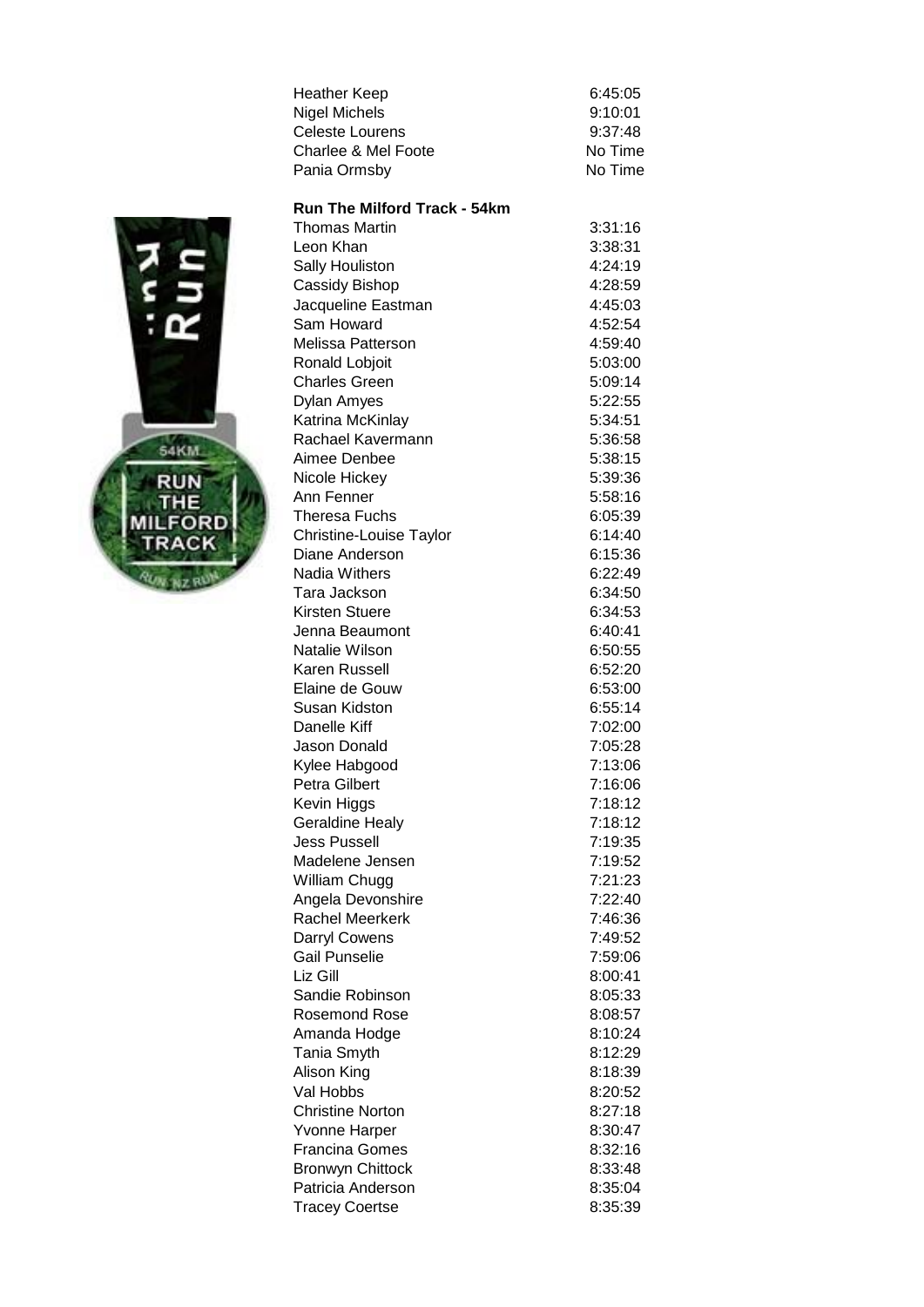| <b>Paulette Farmer</b> | 8:37:28              |
|------------------------|----------------------|
| <b>Julie Sullivan</b>  | 8:43:00              |
| Dianne Woudberg        | 8:44:00              |
| Joce Jones             | 8:49:31              |
| Charmayne Johnstone    | 8:52:34              |
| Jinean Sinclair        | 9:02:06              |
| Nicki Wedding          | 9:06:36              |
| Nastassia Te Riini     | 9:08:41              |
| Helen O'Dowd           | 9:10:31              |
| Joanne Hamilton        | 9:12:26              |
| <b>Sharron Torrie</b>  | 9:21:43              |
| Erin Brunton           | 9:23:14              |
| Kim Catt               | 9:26:46              |
| Megan Johns            | 9:26:49              |
| Jo Smal                | 9:28:23              |
| Lesley Wiseman         | 9:30:55              |
| Raelene Lloyd          | 9:31:30              |
| Michelle Coffey        | 9:39:00              |
| Karen Lloyd            | 9:43:25              |
| Sonia Baumann          | 9:44:12              |
| Elize de Klerk         | 9:44:22              |
| Elysia McKay           | 9:45:30              |
| Eileen Collinson       | 9:50:59              |
| Dianne Neal            | 9:52:00              |
| Steph Wall             | 10:02:03             |
| Samuel van Dyk         | 10:14:40             |
| Nicole Leslie          | 10:19:31             |
| <b>Bek Lester</b>      | 10:20:30             |
| Evie Feierabend        | 10:26:24             |
| <b>Carol Moore</b>     | 10:26:42             |
| Kay Welsh              | 10:40:07             |
| Karen Vos              |                      |
| Julia Gladwin-Adamson  | 10:43:57             |
| Thomas Vos             | 10:49:15             |
|                        | 10:49:20<br>10:56:00 |
| Gaye Lewis             |                      |
| Nicole Bewley          | 11:04:03             |
| Diane Cooper           | 11:05:51             |
| Christine Hall         | 11:12:55             |
| Shelly Gyde            | 11:15:35             |
| <b>Shelley Herbert</b> | 11:18:26             |
| Carol James            | 11:43:10             |
| <b>Rachel Denbee</b>   | 11:57:13             |
| <b>Carol Bewley</b>    | 12:32:58             |
| <b>Helen Grantham</b>  | 12:45:19             |
| <b>Heather Keep</b>    | 12:55:33             |
| <b>Judith Brouwer</b>  | 13:01:42             |
| <b>Bernie Ball</b>     | 14:01:29             |
| <b>Celeste Lourens</b> | 16:26:04             |
| Angela Bellew          | 20:00:00             |
| <b>Tracey Papuni</b>   | No Time              |
| Kass Harker            | No time              |

# **Run Mt Cook - 3.724km**

| <b>Thomas Martin</b> | 0:13:52 |
|----------------------|---------|
| Nathan Daley         | 0:18:00 |
| Helen Grantham       | 0:19:10 |
| Tara Jackson         | 0:20:51 |
| Alex Nelson          | 0:21:30 |
|                      |         |

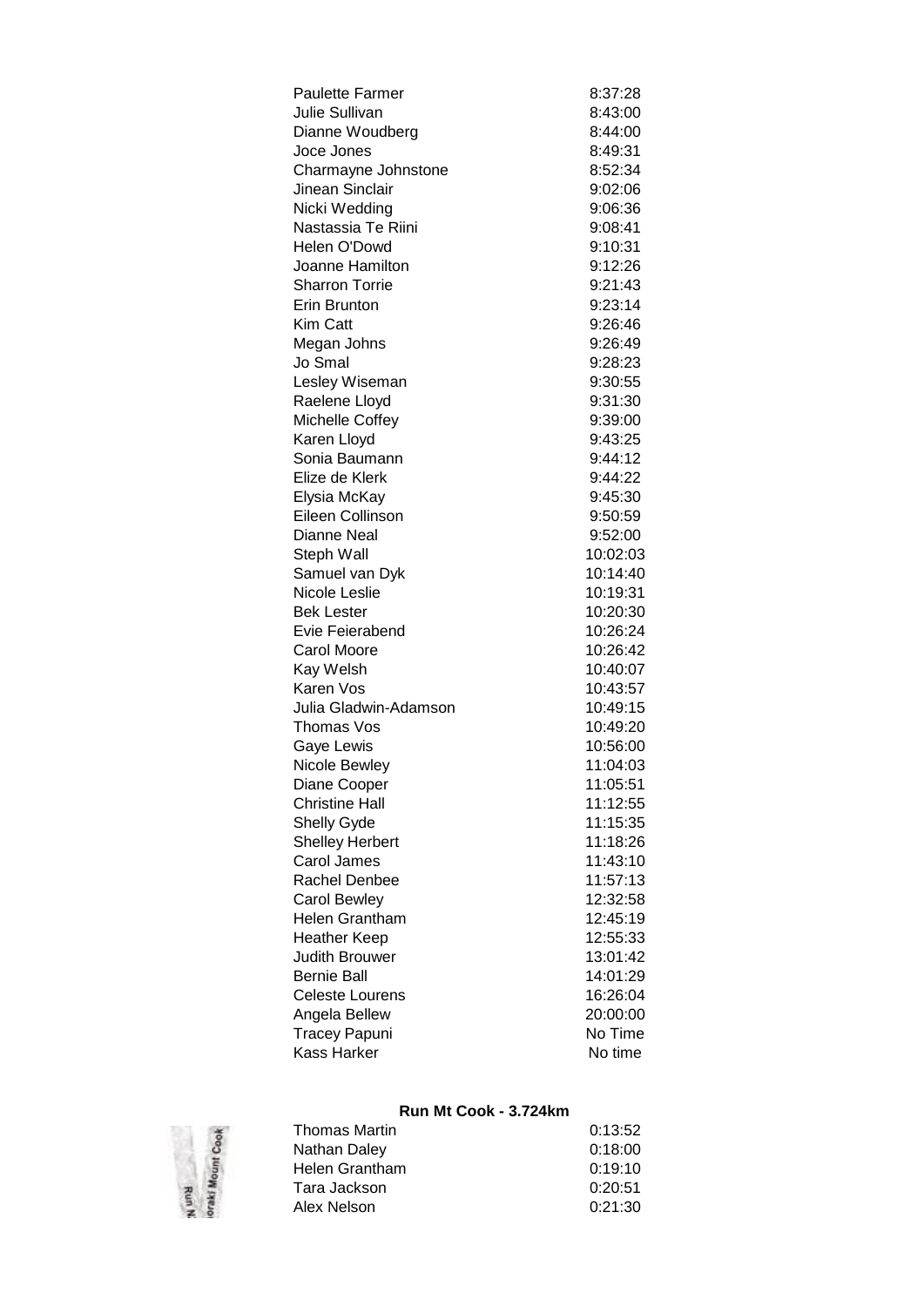

| Jo Nelson                | 0:21:34 |
|--------------------------|---------|
| Danielle Moakes-Evans    | 0:23:28 |
| Harrison Bishop          | 0:24:22 |
| Cassidy Bishop           | 0:24:22 |
| Pete B                   | 0:26:41 |
| Nicole Hill              | 0:28:11 |
| Karen Russell            | 0:29:36 |
| <b>Erin Riley</b>        | 0:29:52 |
| Milli Carrington         | 0:31:53 |
| Ariah Scheib-Prasad      | 0:32:09 |
| Dianne Neal              | 0:33:02 |
| <b>Shelley Stewart</b>   | 0:33:32 |
| Ray Shin                 | 0:34:46 |
| Anna Dawson              | 0:35:58 |
| Jinean Sinclair          | 0:36:58 |
| Katie Baxter             | 0:37:05 |
| <b>Beth Spencer</b>      | 0:37:47 |
| Dianne Woudberg          | 0:40:34 |
| Susie Woodward           | 0:42:12 |
| Christine Hall           | 0:42:18 |
| Luzette Van der Merwe    | 0:43:00 |
| Charmayne Johnstone      | 0:43:36 |
| <b>Bronwyn Gilchrist</b> | 0:43:59 |
| Gaye Lewis               | 0:44:25 |
| Samuel van Dyk           | 0:46:48 |
| Julia Gladwin-Adamson    | 0:52:24 |
| <b>Kelly Daley</b>       | 0:52:36 |
| Lara Pollard             | 0:53:20 |
| Patricia Anderson        | 0:53:41 |
| Eileen Collinson         | 0:54:09 |
| Ana Loader               | 0:54:39 |
| Marie Loader             | 0:54:59 |
| Nicola Leventer          | 0:55:00 |
| Liz Bennett              | 0:55:35 |
| Di Brewster              | 0:56:30 |
| <b>Isobel Scott</b>      | 1:05:43 |
| <b>Tina McLeod</b>       | 1:05:53 |
| Karen Shaw               | 1:07:00 |
| Carol James              | 1:07:19 |
| <b>Celeste Lourens</b>   | 1:13:06 |
| Verbina Kopa             | 1:15:07 |
| Nicola Langdon           | 1:20:00 |

### **Run Dunedin Ctiy - 10km**

| <b>Thomas Martin</b> | 0:39:46 |
|----------------------|---------|
| Phoebe Wilson        | 0:48:06 |
| Juan Koekemoer       | 0:48:17 |
| Cassidy Bishop       | 0:49:26 |
| Ronald Lobjoit       | 0:49:52 |
| Jinean Sinclair      | 0:53:38 |
| <b>Syke Sinclair</b> | 0:53:38 |
| Melissa Patterson    | 0:55:00 |
| Janine Baker         | 0:55:27 |
| Sam Howard           | 0:56:05 |
| Sarah Turner         | 0:56:57 |
| Wanda Geldenhuys     | 1:02:32 |
| Kylee Habgood        | 1:03:08 |
| Hannah Reeves        | 1:06:21 |

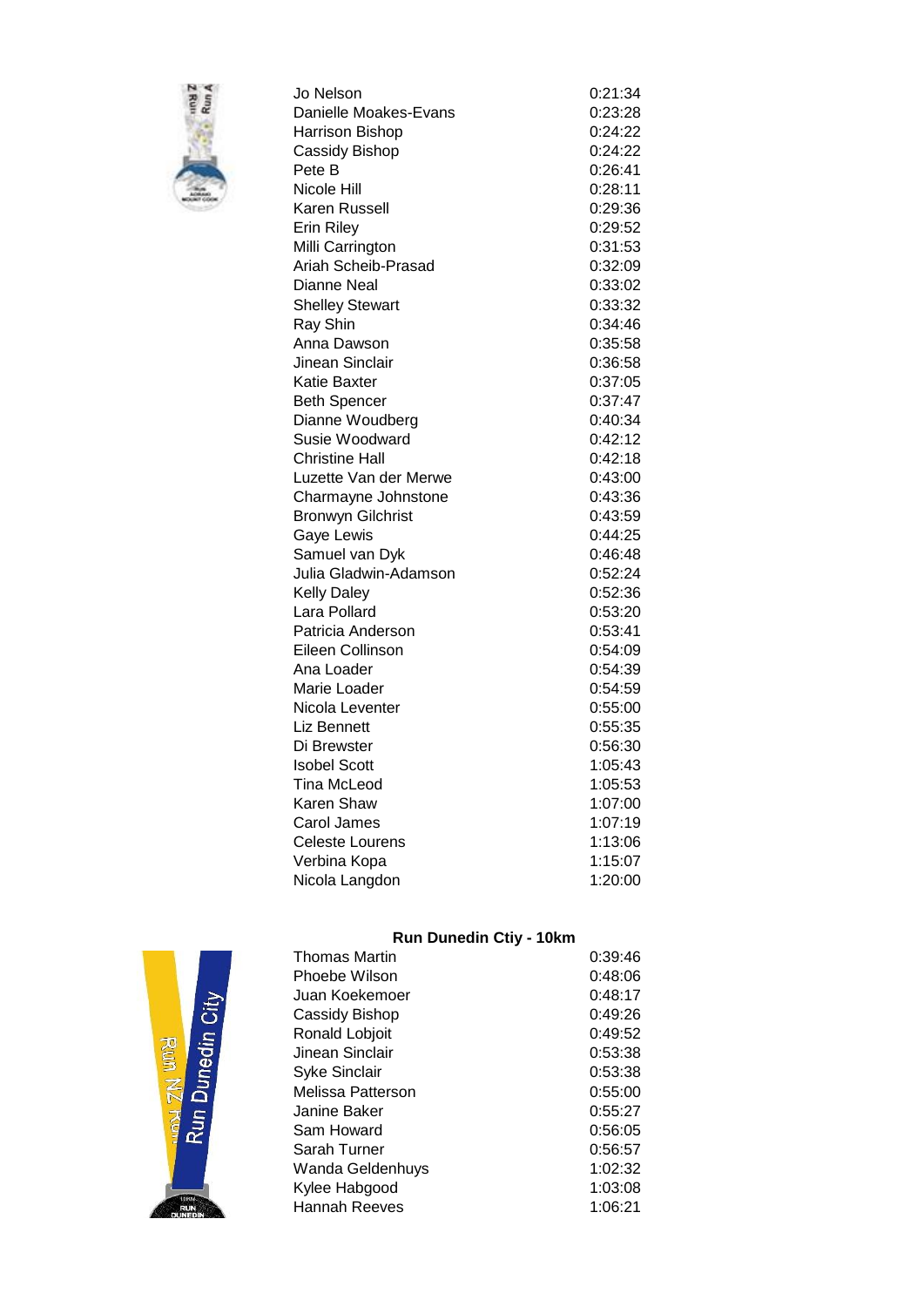

| Lesley Wiseman                    | 1:09:47 |
|-----------------------------------|---------|
| Marijke Etwell                    | 1:15:00 |
| Sharyn Bungard                    | 1:15:45 |
| <b>Erin Brunton</b>               | 1:24:42 |
| <b>Tracey Coertse</b>             | 1:26:00 |
| <b>Harley Fletcher</b>            | 1:27:38 |
| Michelle Coffey                   | 1:30:00 |
| <b>Carol Moore</b>                | 1:30:00 |
| <b>Kelly Laurence</b>             | 1:30:15 |
| Linda van der Kroef               | 1:33:21 |
| Debbie Orr                        | 1:34:16 |
| Lim Mui Yee                       | 1:35:00 |
| <b>Helen Grantham</b>             | 1:35:20 |
| Lorna Windley                     | 1:39:51 |
| Eileen Collinson                  | 1:40:13 |
| Charmayne Johnstone               | 1:40:19 |
| Julie Sullivan                    | 1:41:00 |
| <b>Wendy Meredith</b>             | 1:44:21 |
| <b>Hilary Broughton</b>           | 1:51:47 |
| Jackie Hibbard                    | 1:51:47 |
| <b>Christine Hall</b>             | 1:59:52 |
| Gaye Lewis                        | 2:00:00 |
| Pania Ormsby                      | 2:00:00 |
| Lynne Curle                       | 2:00:00 |
| Patricia Anderson                 | 2:00:17 |
| Samuel van Dyk                    | 2:00:43 |
| <b>Kristal Precious Guillermo</b> | 2:03:13 |
| Carol James                       | 2:07:09 |
| Angela Devonshire                 | 2:10:00 |
| <b>Heather Keep</b>               | 2:12:06 |
| <b>Dianne Neal</b>                | 2:21:37 |
| <b>Carol Bewley</b>               | 2:39:01 |
| Jo Little                         | 2:43:00 |
| <b>Celeste Lourens</b>            | 2:53:21 |
| Jennie Knox                       | 3:06:37 |
| Liz Gill                          | 3:17:00 |
| <b>Kass Harker</b>                | No time |
| Julia Gladwin-Adamson             | No time |



|  | <b>Run Baldwin Street - 350m</b> |  |  |  |
|--|----------------------------------|--|--|--|
|--|----------------------------------|--|--|--|

| Brodie Williams      | 0:01:00 |
|----------------------|---------|
| <b>Thomas Martin</b> | 0:01:16 |
| Celeste Lourens      | 0:02:08 |
| Pania Ormsby         | 0:02:12 |
| Melissa Patterson    | 0:02:12 |
| Christine Hall       | 0:02:38 |
| Helen Grantham       | 0:02:40 |
| Amanda Jarrett       | 0:02:40 |
| Charmayne Johnstone  | 0:03:25 |
| Jinean Sinclair      | 0:04:55 |
| Lorna Windley        | 0:05:04 |
| Eileen Collinson     | 0:06:49 |
| Carol James          | 0:07:00 |
| Jo Little            | 0:07:59 |
| Tash Wharepapa       | 0:08:14 |
| <b>Skye Sinclair</b> | 0:08:19 |
| Donna McQueen        | 0:12:48 |
| Nicola Langdon       | 0:20:00 |
| Heather Urquhart     | 0:25:45 |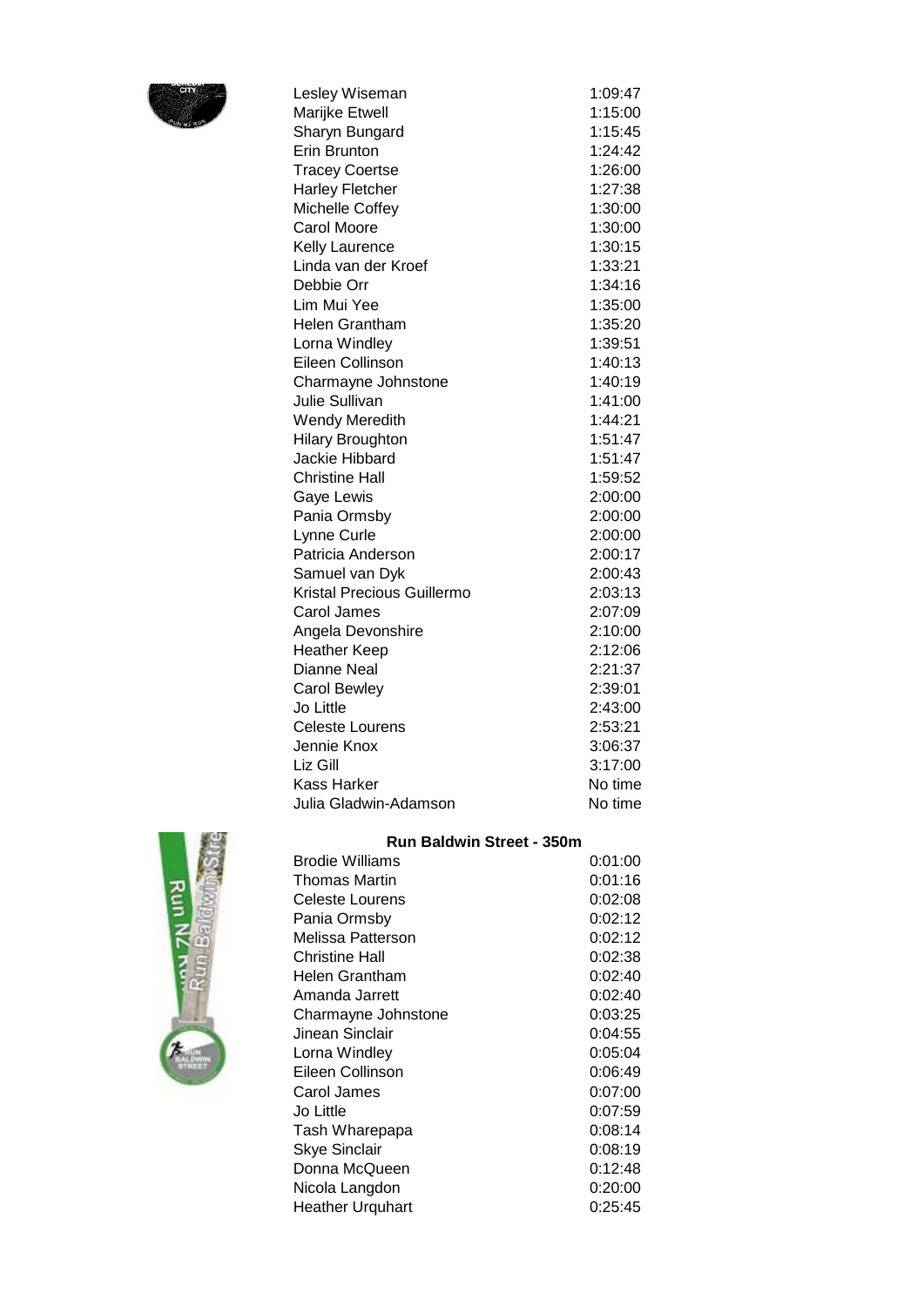| June Smith             | 0:43:26  |
|------------------------|----------|
| <b>Austin Cherry</b>   | 18:28:35 |
| Grace Carnegie         | No Time  |
| <b>Heather Cumming</b> | No Time  |
|                        |          |

# **Run Stewart Island - 164km**

| Kidman Team - Global Adventures | 10:27:06 |
|---------------------------------|----------|
| <b>Thomas Martin</b>            | 10:45:59 |
| Cassidy Bishop                  | 14:11:16 |
| Sam Howard                      | 14:42:09 |
| Ronald Lobjoit                  | 15:14:19 |
| Aimee Denbee                    | 15:15:27 |
| Sophie Smith                    | 15:42:09 |
| <b>Chris Windsor</b>            | 16:58:09 |
| <b>Glen Grieve</b>              | 17:06:00 |
| Diane Anderson                  | 17:19:10 |
| Eileen Collinson                | 17:29:23 |
| Angela Watkin                   | 17:39:42 |
| Susan Rigby                     | 17:56:26 |
| Lauren Parker                   | 18:29:14 |
| Jenna Beaumont                  | 18:52:25 |
| Karla Schmidt                   | 19:13:06 |
| Kylee Habgood                   | 19:18:20 |
| <b>Vicky Borthwick</b>          | 19:33:07 |
| <b>Christine Taylor</b>         | 20:06:40 |
| Susan Donald                    | 20:45:31 |
| Angela Devonshire               | 20:51:54 |
| Prabhjeet Kaur                  | 21:01:56 |
| Angela Bellew                   | 21:06:58 |
| Madelene Jensen                 | 21:13:38 |
| <b>Helen Grantham</b>           | 21:37:50 |
| Danielle Grand                  | 21:53:24 |
| David Thompson                  | 22:00:00 |
| Jason Donald                    | 22:15:02 |
| <b>Shelley Herbert</b>          | 22:24:19 |
| Sandie Robinson                 | 22:28:10 |
| Glenda Carnegie                 | 22:31:51 |
| Alison King                     | 23:17:57 |
| Rachel Denbee                   | 23:54:18 |
| Dianne Neal                     | 24:02:35 |
| <b>Yvonne Harper</b>            | 24:07:22 |
| <b>Gail Punselie</b>            | 25:05:14 |
| <b>Sharron Torrie</b>           | 25:31:44 |
| <b>Tracey Coertse</b>           | 25:34:58 |
| Liz Laban                       | 25:42:17 |
| Tara Jackson                    | 26:17:06 |
| Patricia Anderson               | 26:33:35 |
| Pauline Quigley                 | 26:45:24 |
| Val Hobbs                       | 28:17:49 |
| Joce Jones                      | 28:21:54 |
| Lesley Wiseman                  | 28:26:47 |
| Erin Brunton                    | 29:04:19 |
| Debbie Orr                      | 29:16:59 |
| <b>Rosemond Rose</b>            | 29:17:45 |
| Michelle Coffey                 | 29:20:00 |
| Liz Gill                        | 29:23:48 |
| Gaye Lewis                      | 29:38:00 |
| Ann Wilson                      | 29:44:07 |